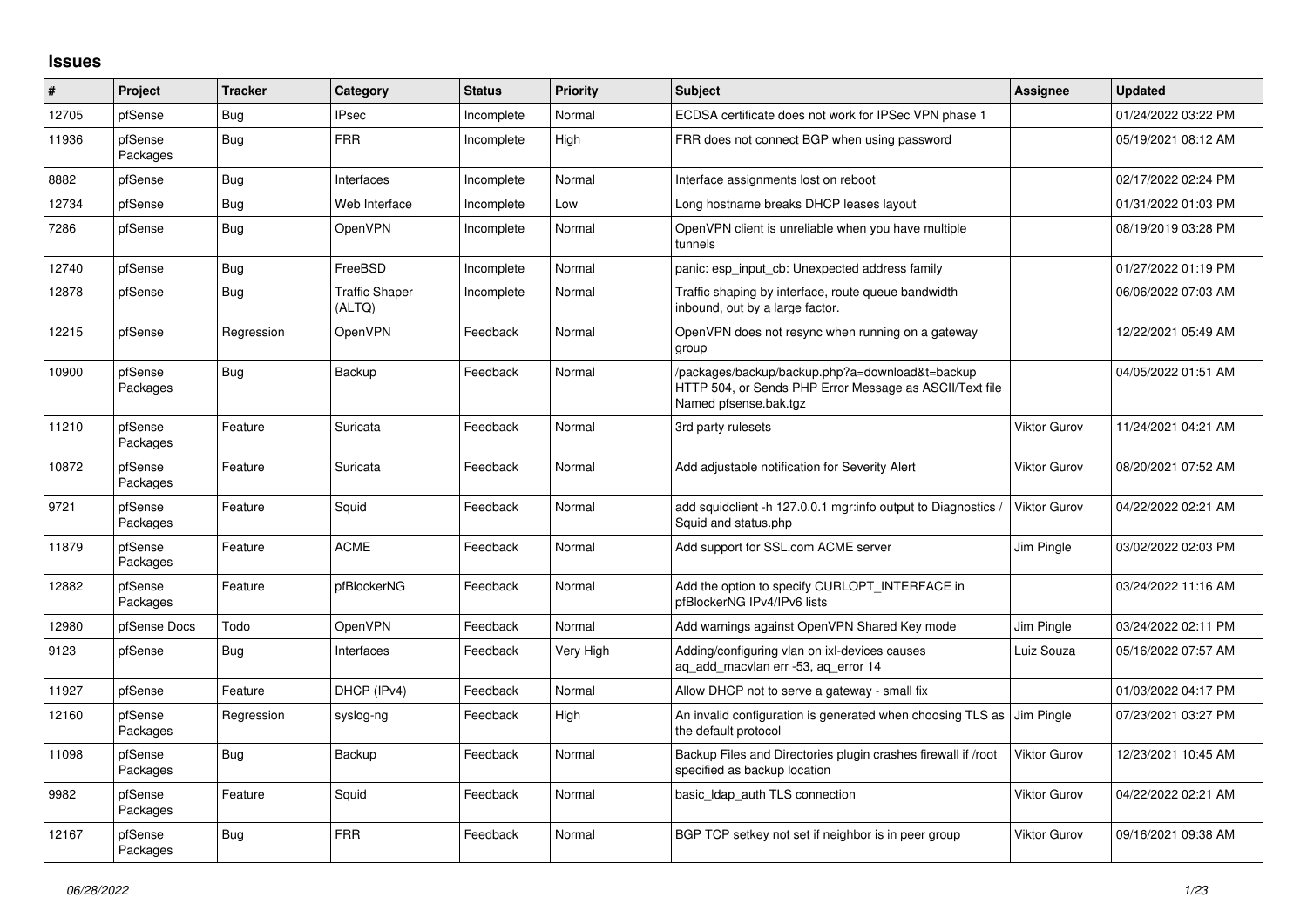| #     | Project             | <b>Tracker</b> | Category           | <b>Status</b> | <b>Priority</b> | <b>Subject</b>                                                                                           | <b>Assignee</b>     | <b>Updated</b>      |
|-------|---------------------|----------------|--------------------|---------------|-----------------|----------------------------------------------------------------------------------------------------------|---------------------|---------------------|
| 13002 | pfSense<br>Packages | Regression     | <b>BIND</b>        | Feedback      | Normal          | BIND 9.16_13 could not find existing DNSSEC keys at<br>/cf/named/etc/namedb/keys due to directory change | Viktor Gurov        | 03/31/2022 12:14 PM |
| 13114 | pfSense<br>Packages | Bug            | <b>BIND</b>        | Feedback      | Normal          | BIND calls rndc in rc_stop when named is not running                                                     | <b>Stuart Wyatt</b> | 05/04/2022 12:41 PM |
| 10445 | pfSense<br>Packages | Bug            | <b>BIND</b>        | Feedback      | Normal          | BIND crashed when added RPZ. rpz is not a master or<br>slave zone.                                       |                     | 04/21/2022 12:40 PM |
| 12869 | pfSense<br>Packages | <b>Bug</b>     | <b>BIND</b>        | Feedback      | Normal          | Bind DNS Package AAAA filtering Broken on new ZFS<br>Installs                                            | Viktor Gurov        | 03/09/2022 12:38 PM |
| 10330 | pfSense<br>Packages | Bug            | <b>BIND</b>        | Feedback      | Normal          | BIND zone configuration displays wrong DS resource<br>record with inline DNSSEC signing enabled          |                     | 04/21/2022 12:40 PM |
| 10936 | pfSense<br>Packages | <b>Bug</b>     | haproxy            | Feedback      | Normal          | both haproxy/haproxy-devel non-existent option<br>lb-agent-chk                                           |                     | 04/21/2022 12:40 PM |
| 4088  | pfSense<br>Packages | <b>Bug</b>     | squidguard         | Feedback      | Normal          | Buggy squidgurd config file is created                                                                   | Viktor Gurov        | 01/28/2021 10:01 AM |
| 11388 | pfSense<br>Packages | Bug            | FreeRADIUS         | Feedback      | Normal          | Captive Portal authentication error with MySQL backend                                                   | Viktor Gurov        | 02/10/2021 08:54 AM |
| 8251  | pfSense<br>Packages | Bug            | FreeRADIUS         | Feedback      | Normal          | Captiveportal + FreeRadius "Last activity" resets to Session<br>start                                    |                     | 08/13/2019 11:10 AM |
| 12036 | pfSense<br>Packages | <b>Bug</b>     | Zabbix             | Feedback      | Normal          | Certificate Manager page do not show Zabbix used<br>certificates                                         | Viktor Gurov        | 07/15/2021 11:46 AM |
| 12206 | pfSense<br>Packages | Bug            | NET-SNMP           | Feedback      | Normal          | Certificate Manager page doesn't show Net-SNMP used<br>certificates                                      | <b>Viktor Gurov</b> | 12/30/2021 09:40 AM |
| 12926 | pfSense             | Bug            | Interfaces         | Feedback      | Normal          | Changing LAGG type on CARP interfaces makes VIPs go<br>to an "init" State                                |                     | 03/10/2022 10:52 AM |
| 9916  | pfSense<br>Packages | Feature        | <b>BIND</b>        | Feedback      | Normal          | Check allow-transfer in custom option when the zone is<br>slave                                          |                     | 04/21/2022 12:40 PM |
| 12877 | pfSense             | Bug            | <b>Dynamic DNS</b> | Feedback      | Normal          | Cloudflare DynDNS fails to update more than two<br>addresses                                             |                     | 05/29/2022 06:56 PM |
| 12258 | pfSense<br>Packages | Bug            | WireGuard          | Feedback      | Normal          | Copy key buttons only work in HTTPS mode                                                                 |                     | 02/03/2022 04:57 AM |
| 12423 | pfSense<br>Packages | Bug            | pfBlockerNG        | Feedback      | Normal          | Dashboard shows "SQLite database missing, Force Reload<br>DNSBL to recover!"                             |                     | 12/31/2021 01:06 PM |
| 12543 | pfSense             | <b>Bug</b>     | Web Interface      | Feedback      | Normal          | Deleteing a Outbound NAT rule gave me an empty rule and<br>displayed php error in UI.                    |                     | 02/14/2022 04:36 AM |
| 12959 | pfSense             | Bug            | DHCP (IPv4)        | Feedback      | Normal          | dhcplease process wrongly update host file if<br>client-hostname is empty                                |                     | 03/28/2022 10:26 AM |
| 11295 | pfSense<br>Packages | Feature        | pfBlockerNG        | Feedback      | Normal          | DNSBL IDN support                                                                                        | <b>Viktor Gurov</b> | 09/10/2021 11:33 AM |
| 12414 | pfSense<br>Packages | <b>Bug</b>     | pfBlockerNG        | Feedback      | Normal          | DNSBL SafeSearch page displays input validation error if<br>DoH / DoT blocking is not enabled            |                     | 12/30/2021 02:49 PM |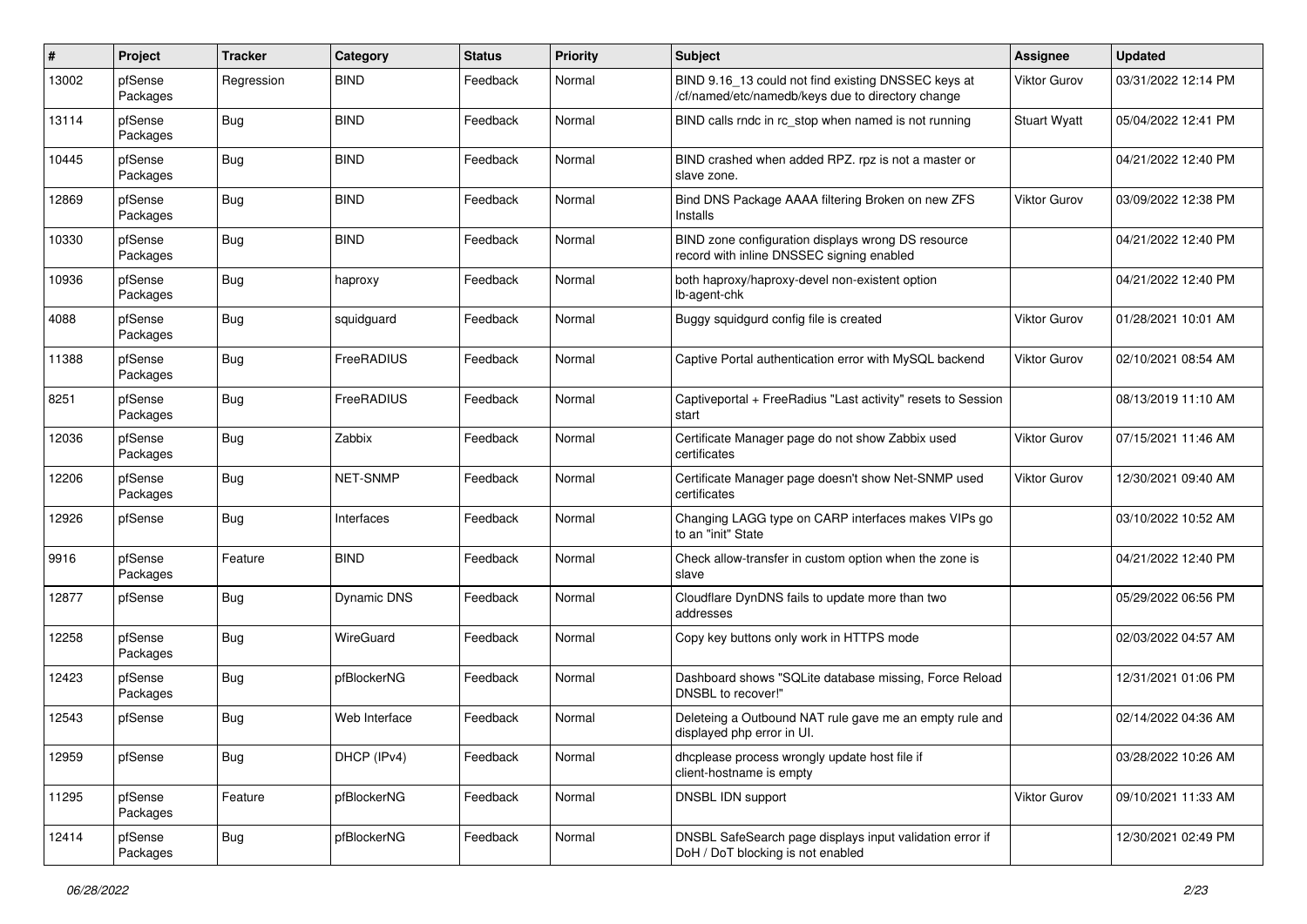| $\vert$ # | Project             | <b>Tracker</b>     | Category                            | <b>Status</b> | <b>Priority</b> | <b>Subject</b>                                                                                                                                                          | Assignee            | <b>Updated</b>      |
|-----------|---------------------|--------------------|-------------------------------------|---------------|-----------------|-------------------------------------------------------------------------------------------------------------------------------------------------------------------------|---------------------|---------------------|
| 13223     | pfSense Docs        | <b>New Content</b> | Routing / Gateways                  | Feedback      | Normal          | Document new gateway state killing behavior                                                                                                                             | Jim Pingle          | 05/27/2022 01:59 PM |
| 12829     | pfSense             | <b>Bug</b>         | <b>Traffic Shaper</b><br>(Limiters) | Feedback      | Normal          | Dummynet kernel module fails to load after upgrade.                                                                                                                     |                     | 03/17/2022 09:26 AM |
| 11980     | pfSense<br>Packages | Bug                | FreeRADIUS                          | Feedback      | Normal          | EAP does not work with SQL backend                                                                                                                                      |                     | 07/21/2021 07:24 AM |
| 10871     | pfSense<br>Packages | Feature            | FreeRADIUS                          | Feedback      | Normal          | Extra time period counters for SQL backend                                                                                                                              | <b>Viktor Gurov</b> | 04/22/2022 02:19 AM |
| 10426     | pfSense<br>Packages | <b>Bug</b>         | Filer                               | Feedback      | Normal          | Filer must validate that File name is unig                                                                                                                              |                     | 04/20/2022 11:02 AM |
| 11180     | pfSense<br>Packages | Bug                | Filer                               | Feedback      | Normal          | Filer run action for files on sync that wan't been modified                                                                                                             | <b>Viktor Gurov</b> | 01/08/2021 07:27 AM |
| 11847     | pfSense<br>Packages | <b>Bug</b>         | <b>FRR</b>                          | Feedback      | Normal          | Filters not applied to PEER Groups                                                                                                                                      | <b>Viktor Gurov</b> | 07/30/2021 07:45 PM |
| 11204     | pfSense<br>Packages | <b>Bug</b>         | <b>NET-SNMP</b>                     | Feedback      | Normal          | Fix net-snmp logging to syslog                                                                                                                                          | Jim Pingle          | 03/19/2021 05:10 AM |
| 11331     | pfSense<br>Packages | Bug                | FreeRADIUS                          | Feedback      | Normal          | FreeRADIUS latest package upgrade broke Plain Mac<br>Authentication                                                                                                     | <b>Viktor Gurov</b> | 01/30/2021 10:08 AM |
| 10908     | pfSense<br>Packages | Feature            | FreeRADIUS                          | Feedback      | Normal          | FreeRADIUS server certificate not using full CA chain                                                                                                                   | <b>Viktor Gurov</b> | 04/22/2022 02:19 AM |
| 12742     | pfSense<br>Packages | Bug                | FreeRADIUS                          | Feedback      | Normal          | freeRADIUS virtual-server-default: modules dailycounter,<br>monthlycounter, noresetcounter, expire on login in<br>authorize section prevent virtual server from loading |                     | 03/01/2022 12:45 PM |
| 12951     | pfSense<br>Packages | Bug                | <b>FRR</b>                          | Feedback      | Normal          | FRR cannot remove IPv6 routes                                                                                                                                           |                     | 03/22/2022 09:24 PM |
| 11477     | pfSense<br>Packages | <b>Bug</b>         | <b>FRR</b>                          | Feedback      | Normal          | FRR does not recognize some BFD options                                                                                                                                 | <b>Viktor Gurov</b> | 02/26/2021 10:52 PM |
| 11681     | pfSense<br>Packages | <b>Bug</b>         | <b>FRR</b>                          | Feedback      | Normal          | FRR generates invalid BFD configuration after removing<br>interfaces                                                                                                    | <b>Viktor Gurov</b> | 07/14/2021 04:40 PM |
| 10789     | pfSense<br>Packages | Feature            | <b>FRR</b>                          | Feedback      | Normal          | FRR integrated configuration and hitless reloads                                                                                                                        | Jim Pingle          | 01/20/2021 11:16 PM |
| 11961     | pfSense<br>Packages | Bug                | <b>FRR</b>                          | Feedback      | Normal          | FRR OSPF add unwanted area 0 authentication to router<br>ospf                                                                                                           | <b>Viktor Gurov</b> | 09/16/2021 10:25 PM |
| 11130     | pfSense<br>Packages | Feature            | <b>FRR</b>                          | Feedback      | Normal          | FRR RIP support                                                                                                                                                         | Jim Pingle          | 12/31/2021 04:19 PM |
| 11345     | pfSense<br>Packages | Bug                | <b>FRR</b>                          | Feedback      | Normal          | FRR-OSPF - No "prefix-list" possible                                                                                                                                    | Jim Pingle          | 02/04/2021 11:03 PM |
| 11960     | pfSense             | Bug                | Gateway Monitoring                  | Feedback      | Normal          | Gateway Monitoring Traffic Goes Out Default Gateway                                                                                                                     |                     | 12/20/2021 05:43 AM |
| 12292     | pfSense<br>Packages | Feature            | Suricata                            | Feedback      | Normal          | GeoIP look on the Alerts, Blocked and Files pages                                                                                                                       | <b>Viktor Gurov</b> | 08/23/2021 08:16 AM |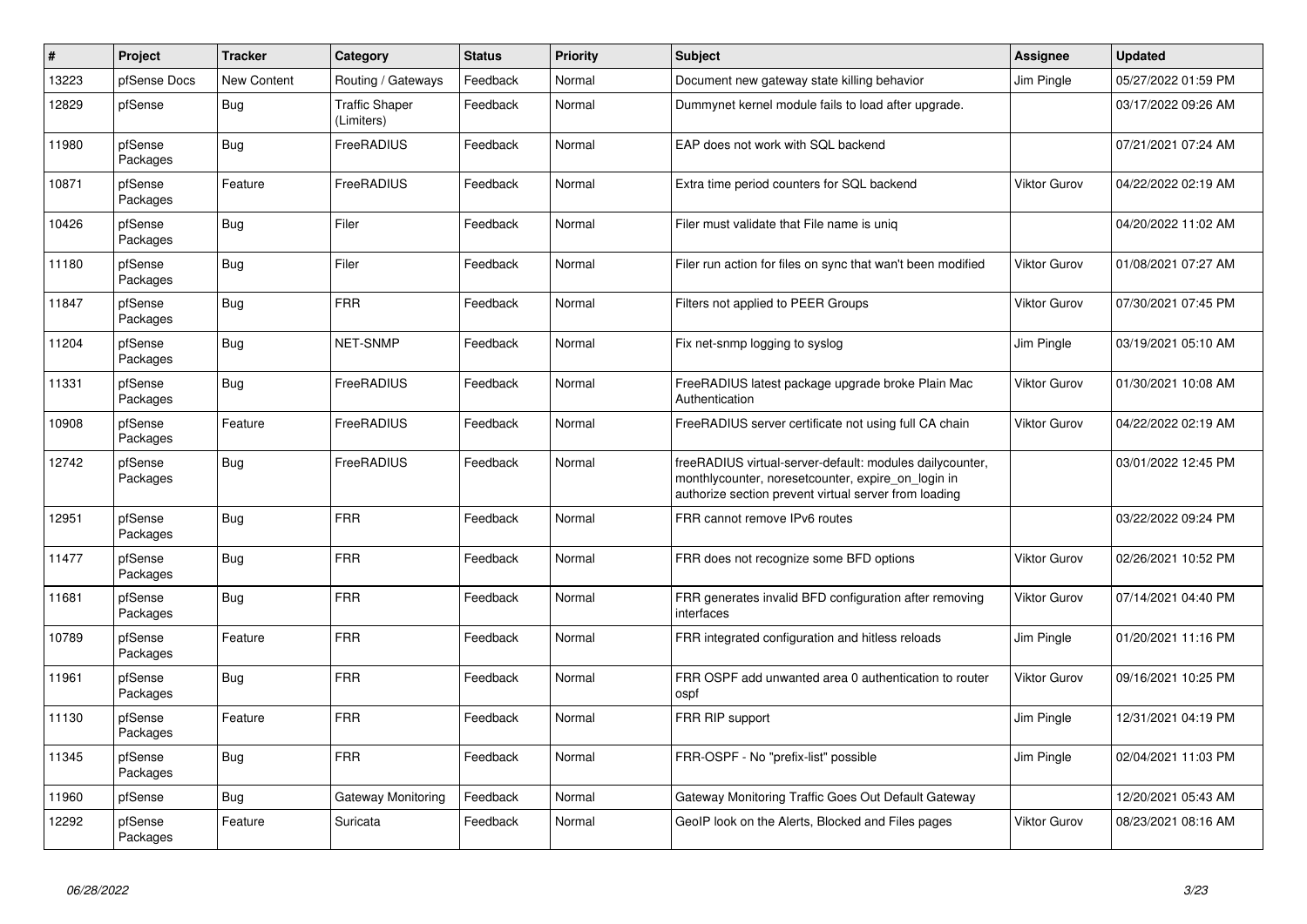| $\vert$ # | <b>Project</b>      | <b>Tracker</b> | Category                        | <b>Status</b> | <b>Priority</b> | <b>Subject</b>                                                                           | Assignee            | <b>Updated</b>      |
|-----------|---------------------|----------------|---------------------------------|---------------|-----------------|------------------------------------------------------------------------------------------|---------------------|---------------------|
| 11937     | pfSense<br>Packages | Bug            | haproxy                         | Feedback      | Normal          | HAproxy "Use Client-IP" option breaks Captive Portal                                     | <b>Viktor Gurov</b> | 06/22/2021 08:48 AM |
| 13022     | pfSense<br>Packages | Bug            | haproxy                         | Feedback      | Normal          | HAProxy - Sub Frontends ignore Client verification CA<br>certificates                    |                     | 04/06/2022 12:55 PM |
| 7039      | pfSense<br>Packages | <b>Bug</b>     | haproxy                         | Feedback      | Normal          | HAProxy backend configuration does not handle<br>intermediate CAs properly               |                     | 04/21/2022 12:40 PM |
| 11756     | pfSense<br>Packages | <b>Bug</b>     | haproxy                         | Feedback      | Normal          | HaProxy does not transfer backend states during reload                                   | <b>Viktor Gurov</b> | 07/14/2021 01:21 PM |
| 11135     | pfSense<br>Packages | Bug            | haproxy                         | Feedback      | High            | HAproxy OCSP reponse crontab bug                                                         | <b>Viktor Gurov</b> | 09/10/2021 11:51 AM |
| 10779     | pfSense<br>Packages | Feature        | haproxy                         | Feedback      | Normal          | <b>HAProxy SSL/TLS Compatibility Mode</b>                                                | <b>Viktor Gurov</b> | 04/22/2022 02:20 AM |
| 13098     | pfSense<br>Packages | Bug            | haproxy                         | Feedback      | Low             | HAProxy Virtual IP broken link under Frontend setup                                      |                     | 04/27/2022 08:35 AM |
| 11491     | pfSense<br>Packages | <b>Bug</b>     | haproxy                         | Feedback      | Normal          | haproxy-devel v0.62 2 - startup error 'httpchk'                                          | <b>Viktor Gurov</b> | 06/22/2021 08:46 AM |
| 6964      | pfSense<br>Packages | Bug            | Suricata                        | Feedback      | Normal          | Host OS Policy Assignment broken when using "Import" or<br>"Aliases" buttons             | <b>Viktor Gurov</b> | 08/20/2021 07:52 AM |
| 10796     | pfSense<br>Packages | Feature        | Cellular                        | Feedback      | Normal          | Huawei ME909u-521 support                                                                |                     | 04/21/2022 12:40 PM |
| 13096     | pfSense<br>Packages | Feature        | Snort                           | Feedback      | Normal          | Improve robustness of Snort Rules Update Log size<br>limitation logic                    | <b>Bill Meeks</b>   | 04/25/2022 12:22 PM |
| 11404     | pfSense<br>Packages | Bug            | <b>FRR</b>                      | Feedback      | Normal          | Incorrect prefix/access lists migration on update                                        | <b>Viktor Gurov</b> | 02/18/2021 09:49 AM |
| 8179      | pfSense             | <b>Bug</b>     | DHCP (IPv4)                     | Feedback      | Normal          | Incorrect reverse DNS zone in DHCP server config for<br>non-octet-aligned subnet mask    | Renato Botelho      | 02/09/2022 11:17 PM |
| 11174     | pfSense             | Bug            | <b>Traffic Shaper</b><br>(ALTQ) | Feedback      | Normal          | Incorrect traffic shaping on pppoe interface                                             |                     | 12/21/2020 11:21 PM |
| 13261     | pfSense<br>Packages | Bug            | sudo                            | Feedback      | Normal          | Input validation rejects empty "sudo" command list, but<br>GUI text says it can be empty | Christopher<br>Cope | 06/27/2022 07:19 AM |
| 13189     | pfSense Plus        | Todo           | <b>OpenVPN</b>                  | Feedback      | Normal          | Input validation should reject the combination of DCO and<br>P <sub>2</sub> P mode       | Jim Pingle          | 05/26/2022 10:50 AM |
| 10577     | pfSense             | <b>Bug</b>     | Hardware / Drivers              | Feedback      | Normal          | intel x553 (c3000 chipset) loading x520 driver                                           |                     | 05/28/2020 03:59 AM |
| 11343     | pfSense<br>Packages | Bug            | <b>BIND</b>                     | Feedback      | Low             | Invalid link to pfSense-pkg-bind changelog                                               | <b>Viktor Gurov</b> | 04/05/2022 08:12 AM |
| 12278     | pfSense<br>Packages | Regression     | Zabbix                          | Feedback      | Normal          | Invalid plugin certificates() function name                                              | <b>Viktor Gurov</b> | 08/19/2021 05:52 AM |
| 6668      | pfSense             | <b>Bug</b>     | <b>IPsec</b>                    | Feedback      | Normal          | IPSec tunnel + L2TP/IPSec VPN - wrong PSK chosen by<br>pfSense                           |                     | 09/21/2019 02:07 AM |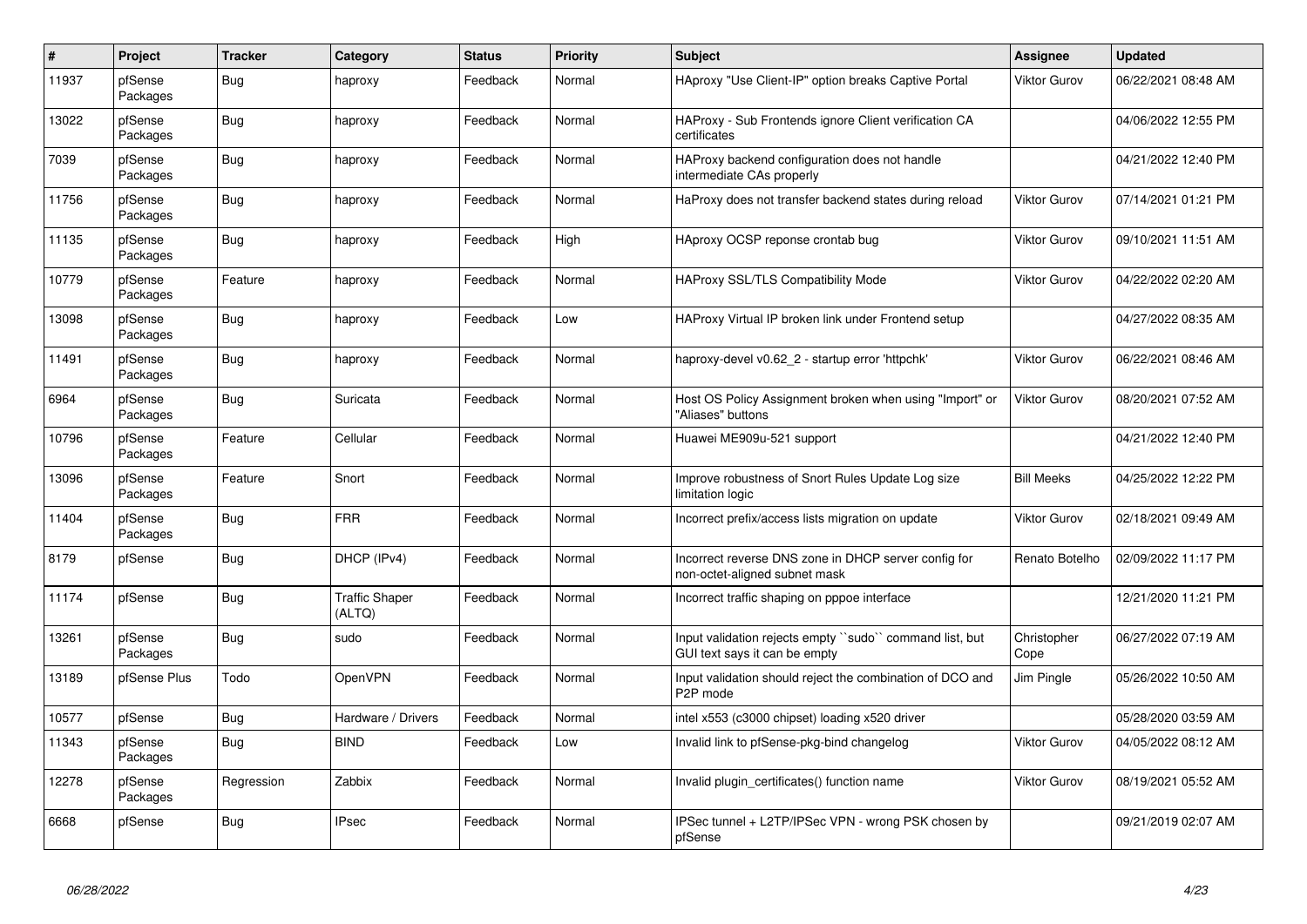| #     | Project             | <b>Tracker</b> | Category                 | <b>Status</b> | <b>Priority</b> | <b>Subject</b>                                                                                                          | Assignee              | <b>Updated</b>      |
|-------|---------------------|----------------|--------------------------|---------------|-----------------|-------------------------------------------------------------------------------------------------------------------------|-----------------------|---------------------|
| 11693 | pfSense<br>Packages | Bug            | <b>FRR</b>               | Feedback      | Normal          | IPv6 static routing fails                                                                                               | <b>Viktor Gurov</b>   | 04/26/2022 08:50 AM |
| 6651  | pfSense<br>Packages | Feature        | <b>FRR</b>               | Feedback      | Normal          | Loopback interfaces                                                                                                     | Christian<br>McDonald | 12/25/2021 02:42 PM |
| 8315  | pfSense<br>Packages | Bug            | Mail report              | Feedback      | Normal          | Mail Report mail_report_send() behavior different than<br>notify_via_smtp()                                             | Jim Pingle            | 09/24/2019 10:12 AM |
| 11539 | pfSense             | Bug            | <b>IPsec</b>             | Feedback      | Normal          | Mobile IPsec "split include" value of 0.0.0.0/0 causes some<br>clients to fail                                          | Jim Pingle            | 05/23/2022 12:33 AM |
| 13290 | pfSense             | Regression     | <b>Captive Portal</b>    | Feedback      | Normal          | My PfSense version 2.7 is returning the error "dummynet<br>bad switch 21" every time I activate my Captive Portals (7). |                       | 06/27/2022 10:19 PM |
| 10990 | pfSense<br>Packages | Bug            | NET-SNMP                 | Feedback      | Normal          | net-snmp IPv6 listen address needs to be wrapped in<br>square brackets                                                  |                       | 03/19/2021 05:09 AM |
| 12073 | pfSense<br>Packages | Bug            | NET-SNMP                 | Feedback      | Normal          | netsnmptrapd.conf syntax is wrong                                                                                       |                       | 04/21/2022 12:40 PM |
| 12853 | pfSense             | Bug            | <b>NAT Reflection</b>    | Feedback      | High            | Network Address Translation - Pure NAT pfsense freeze<br>after reboot                                                   |                       | 02/22/2022 08:40 AM |
| 11515 | pfSense<br>Packages | Bug            | node_exporter            | Feedback      | Normal          | node exporter 0.18.1 1 - Unable to interact or start the<br>service from web ui                                         | Viktor Gurov          | 07/14/2021 12:37 PM |
| 11530 | pfSense<br>Packages | Bug            | ntop                     | Feedback      | Low             | ntopng 4.2 needs to be updated to 4.3, Bug when<br>accessing a host for details                                         |                       | 03/05/2022 08:35 PM |
| 11274 | pfSense<br>Packages | <b>Bug</b>     | ntop                     | Feedback      | Normal          | ntopng https web server does not present full certificate<br>chain                                                      | <b>Viktor Gurov</b>   | 01/28/2021 09:51 AM |
| 12506 | pfSense<br>Packages | Bug            | Suricata                 | Feedback      | Normal          | Only selected instance is restarted on suppress list change                                                             | <b>Viktor Gurov</b>   | 12/01/2021 04:43 AM |
| 12475 | pfSense<br>Packages | Bug            | OpenVPN Client<br>Export | Feedback      | Normal          | OpenVPN Client Export does not show certificate without<br>private key                                                  | Jim Pingle            | 02/17/2022 08:24 AM |
| 13233 | pfSense Plus        | Bug            | OpenVPN                  | Feedback      | Normal          | OpenVPN DCO connection fails with Auth Digest Algorithm<br>set to SHA512                                                |                       | 05/31/2022 03:39 PM |
| 13211 | pfSense Docs        | New Content    | OpenVPN                  | Feedback      | Normal          | OpenVPN DCO Documentation                                                                                               | Jim Pingle            | 06/15/2022 10:42 AM |
| 12055 | pfSense             | Feature        | Virtual IP Addresses     | Feedback      | Normal          | Option to disable XMLRPC Sync for Loopback Virtual IPs                                                                  |                       | 06/18/2021 09:05 AM |
| 12706 | pfSense<br>Packages | Bug            | pfBlockerNG              | Feedback      | Normal          | pfBlockerNG and unbound does not work after switching<br>/var to RAM disk                                               | <b>Viktor Gurov</b>   | 03/24/2022 10:47 AM |
| 12330 | pfSense<br>Packages | <b>Bug</b>     | pfBlockerNG              | Feedback      | Normal          | pfBlockerNG devel creating invalid NAT rules on boot                                                                    |                       | 04/21/2022 12:40 PM |
| 8576  | pfSense             | <b>Bug</b>     | Rules / NAT              | Feedback      | Low             | pfSense stops passing traffic after some time when using<br>Outbound NAT pool w/ Sticky Address                         |                       | 10/28/2021 01:47 PM |
| 10692 | pfSense<br>Packages | <b>Bug</b>     | PIMD                     | Feedback      | Normal          | PIMD starts twice at boot                                                                                               |                       | 04/21/2022 12:40 PM |
| 12907 | pfSense<br>Packages | <b>Bug</b>     | PIMD                     | Feedback      | Normal          | PIMD: Nonexistent interfaces should be hidden/disabled in<br>pimd.conf before bringing up the service                   |                       | 03/07/2022 03:51 PM |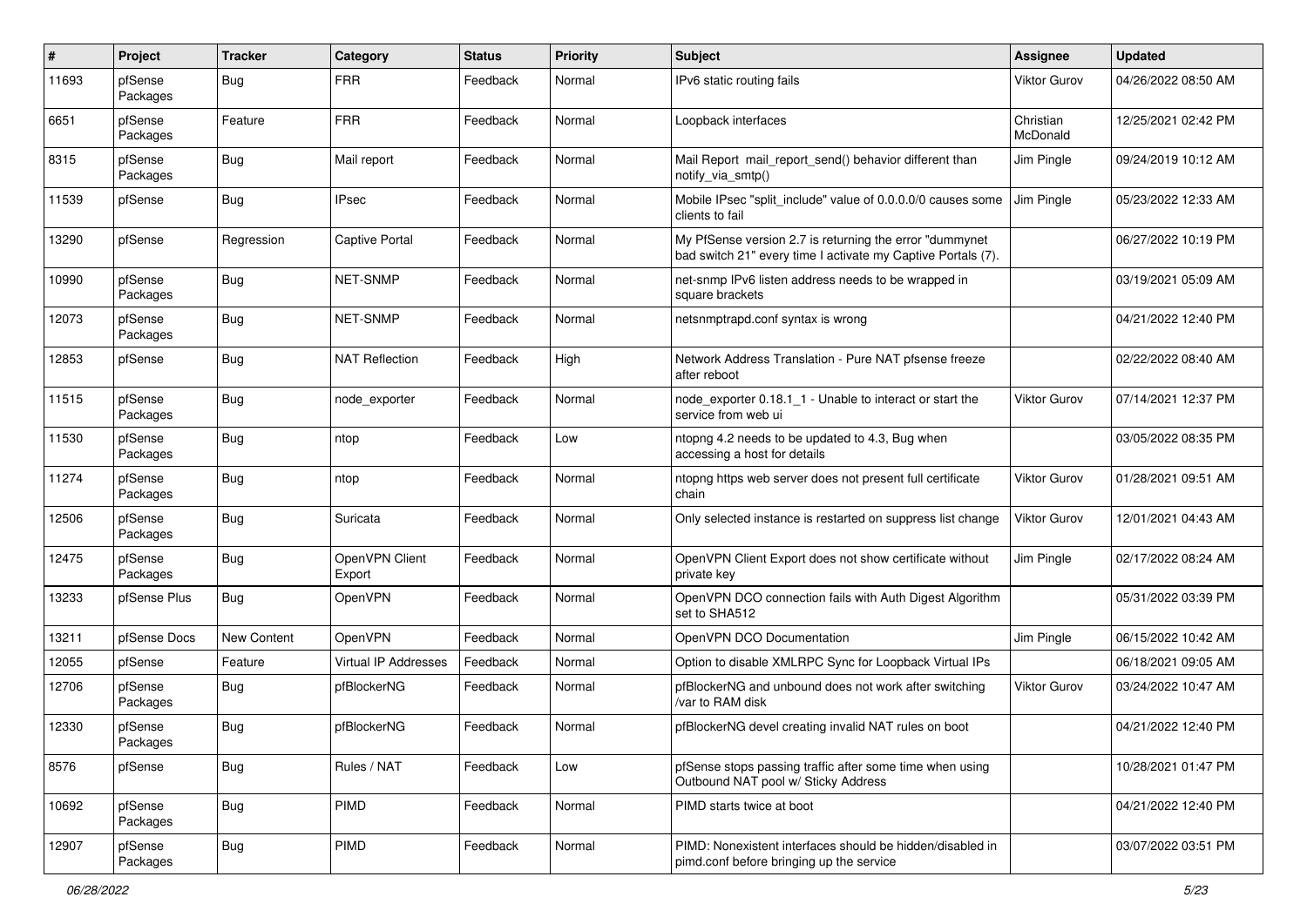| $\#$  | <b>Project</b>      | <b>Tracker</b> | Category                            | <b>Status</b> | <b>Priority</b> | <b>Subject</b>                                                                                                                          | Assignee            | <b>Updated</b>      |
|-------|---------------------|----------------|-------------------------------------|---------------|-----------------|-----------------------------------------------------------------------------------------------------------------------------------------|---------------------|---------------------|
| 9024  | pfSense             | Bug            | <b>Traffic Shaper</b><br>(Limiters) | Feedback      | Normal          | Ping packet loss under load when using limiters                                                                                         |                     | 05/12/2022 11:55 AM |
| 11545 | pfSense             | Regression     | Interfaces                          | Feedback      | Normal          | Primary interface address is not always used when VIPs<br>are present                                                                   | Reid Linnemann      | 06/24/2022 10:25 AM |
| 11185 | pfSense<br>Packages | <b>Bug</b>     | ntop                                | Feedback      | Normal          | Redis service stopping before NtopNg                                                                                                    |                     | 04/21/2022 12:40 PM |
| 12351 | pfSense<br>Packages | Todo           | pfBlockerNG                         | Feedback      | Normal          | Remove non-functional feeds                                                                                                             | <b>Viktor Gurov</b> | 02/04/2022 02:29 PM |
| 12653 | pfSense<br>Packages | Regression     | <b>FRR</b>                          | Feedback      | Normal          | RIP related startup error                                                                                                               | <b>Viktor Gurov</b> | 12/30/2021 08:37 AM |
| 12865 | pfSense<br>Packages | Todo           | <b>RRD Summary</b>                  | Feedback      | Normal          | <b>RRD Summary improvements</b>                                                                                                         | <b>Viktor Gurov</b> | 03/04/2022 12:20 PM |
| 12643 | pfSense<br>Packages | Regression     | Suricata                            | Feedback      | Normal          | Rule categories are cleared after clicking the save button on<br>the Global Settings page                                               |                     | 12/30/2021 03:44 AM |
| 12963 | pfSense<br>Packages | Feature        | Nmap                                | Feedback      | Normal          | Run nmap scans in the background                                                                                                        | Jim Pingle          | 06/06/2022 06:55 PM |
| 11155 | pfSense<br>Packages | Feature        | pfBlockerNG                         | Feedback      | Normal          | SafeSearch AAAA                                                                                                                         | <b>Viktor Gurov</b> | 02/05/2021 04:54 AM |
| 11248 | pfSense<br>Packages | Feature        | squidguard                          | Feedback      | Normal          | SafeSearch update                                                                                                                       | <b>Viktor Gurov</b> | 01/28/2021 10:01 AM |
| 11746 | pfSense<br>Packages | Bug            | FreeRADIUS                          | Feedback      | Normal          | Second LDAP server configuration misses the ipaNThash<br>control attribute                                                              | <b>Viktor Gurov</b> | 07/14/2021 01:44 PM |
| 9700  | pfSense<br>Packages | Feature        | Squid                               | Feedback      | Normal          | Secure Squid HTTPS Proxy                                                                                                                |                     | 01/25/2022 06:39 PM |
| 9852  | pfSense<br>Packages | Feature        | Suricata                            | Feedback      | Normal          | show File-Store directory listing                                                                                                       | <b>Viktor Gurov</b> | 08/20/2021 07:52 AM |
| 13095 | pfSense<br>Packages | <b>Bug</b>     | Snort                               | Feedback      | Normal          | Snort VRT change in Shared Object Rules path name<br>results in failure to extract and update Snort Shared Object<br>Rules when enabled | <b>Bill Meeks</b>   | 04/25/2022 12:22 PM |
| 12683 | pfSense<br>Packages | <b>Bug</b>     | Snort                               | Feedback      | Normal          | snort_get_vpns_list() does not include OpenVPN CSO                                                                                      | <b>Viktor Gurov</b> | 02/15/2022 10:47 AM |
| 10541 | pfSense<br>Packages | Feature        | Squid                               | Feedback      | Normal          | Squid failover and load balancing                                                                                                       | <b>Viktor Gurov</b> | 01/14/2021 07:34 AM |
| 7797  | pfSense<br>Packages | Bug            | Squid                               | Feedback      | Normal          | Squid Reverse Proxy alternating between destinations                                                                                    |                     | 04/21/2022 12:40 PM |
| 9762  | pfSense<br>Packages | Feature        | Squid                               | Feedback      | Normal          | Squid Reverse Proxy Change redir domain(s) to use regex                                                                                 |                     | 04/21/2022 12:40 PM |
| 10450 | pfSense<br>Packages | <b>Bug</b>     | Squid                               | Feedback      | Normal          | Squid reverse proxy switching peers                                                                                                     | <b>Viktor Gurov</b> | 04/22/2022 02:21 AM |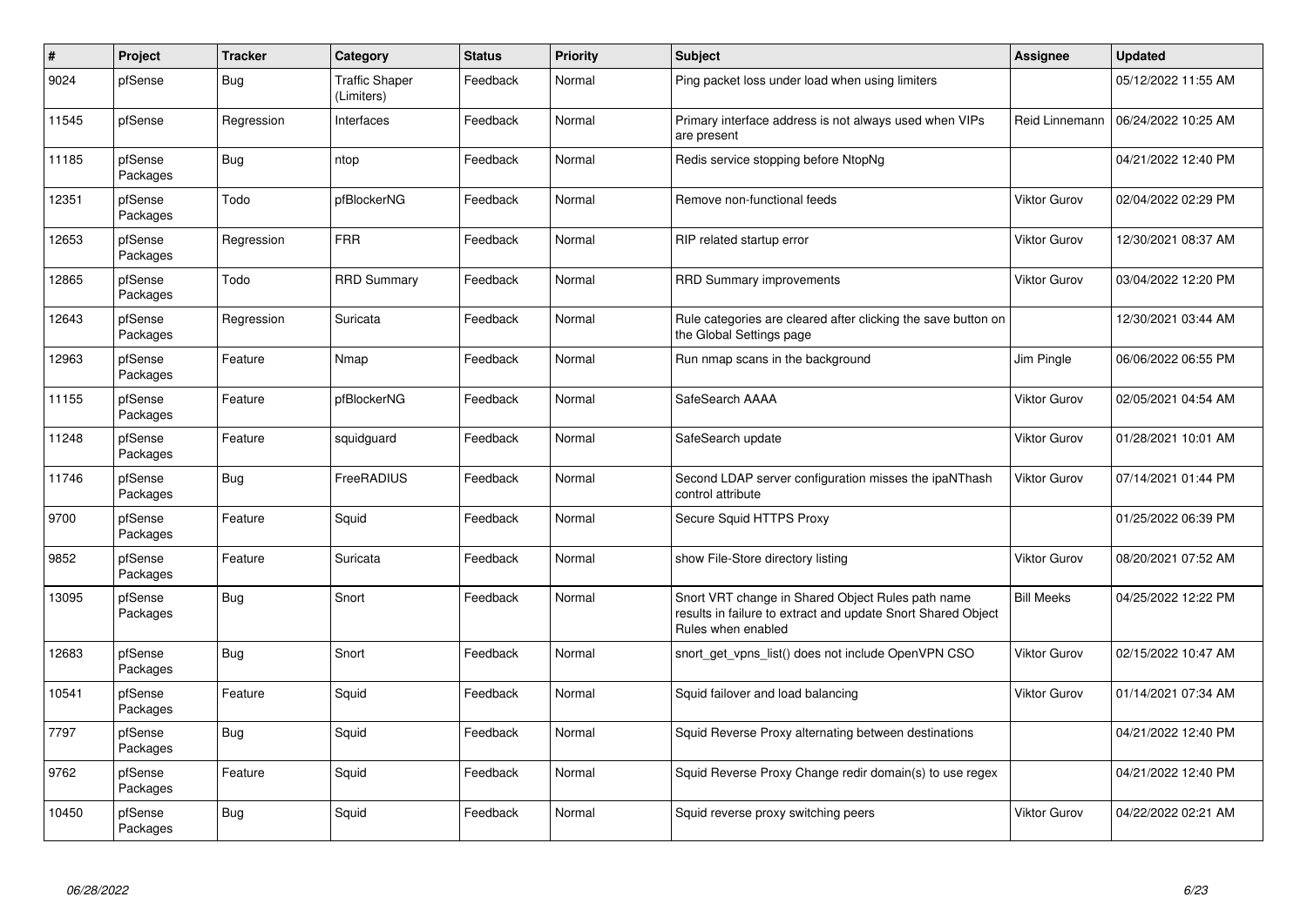| #     | Project             | <b>Tracker</b> | Category                            | <b>Status</b> | <b>Priority</b> | <b>Subject</b>                                                                                           | Assignee              | <b>Updated</b>      |
|-------|---------------------|----------------|-------------------------------------|---------------|-----------------|----------------------------------------------------------------------------------------------------------|-----------------------|---------------------|
| 11738 | pfSense<br>Packages | Regression     | squidguard                          | Feedback      | Normal          | SquidGuard 1.16.18_17 Not Filtering Blacklist<br>No-Transparent Mode                                     | <b>Viktor Gurov</b>   | 12/21/2021 05:48 AM |
| 11434 | pfSense<br>Packages | <b>Bug</b>     | squidguard                          | Feedback      | Normal          | SquidGuard over 1.16.18 11                                                                               |                       | 04/21/2022 12:40 PM |
| 10572 | pfSense<br>Packages | <b>Bug</b>     | Squid                               | Feedback      | Normal          | STARTTLS option is ignored                                                                               | <b>Viktor Gurov</b>   | 04/22/2022 02:20 AM |
| 9335  | pfSense<br>Packages | Bug            | haproxy                             | Feedback      | Normal          | Stored XSS in HAProxy / haproxy listeners edit.php                                                       | Jim Pingle            | 02/18/2019 09:35 AM |
| 12264 | pfSense<br>Packages | <b>Bug</b>     | Squid                               | Feedback      | Low             | Stray <table> line in squid monitor.php</table>                                                          | <b>Viktor Gurov</b>   | 12/23/2021 10:53 AM |
| 12322 | pfSense<br>Packages | <b>Bug</b>     | Suricata                            | Feedback      | Normal          | Suricata creates invalid HOME NET entries                                                                | <b>Viktor Gurov</b>   | 09/10/2021 11:42 AM |
| 11301 | pfSense<br>Packages | Feature        | <b>FRR</b>                          | Feedback      | Normal          | Switch FRR to use default rc file as a service control base                                              | Jim Pingle            | 01/28/2021 09:35 AM |
| 12114 | pfSense<br>Packages | <b>Bug</b>     | syslog-ng                           | Feedback      | Normal          | syslog-ng only binds to the last specified interface                                                     |                       | 04/21/2022 12:40 PM |
| 10393 | pfSense<br>Packages | Bug            | syslog-ng                           | Feedback      | Normal          | Syslog-ng TLS support is broken                                                                          |                       | 04/21/2022 12:40 PM |
| 10959 | pfSense             | <b>Bug</b>     | <b>Traffic Graphs</b>               | Feedback      | Low             | Traffic graph stopped on interface used via netmap                                                       |                       | 02/22/2021 02:57 AM |
| 7096  | pfSense             | Bug            | <b>DNS Resolver</b>                 | Feedback      | Normal          | Unbound fails to start on boot if specific network devices<br>are configured in the "Network Interfaces" |                       | 11/22/2021 08:59 AM |
| 12547 | pfSense             | <b>Bug</b>     | <b>Operating System</b>             | Feedback      | Normal          | unsheduled system reboot/crash                                                                           | Mateusz Guzik         | 12/01/2021 01:20 PM |
| 13229 | pfSense Docs        | Todo           | <b>Captive Portal</b>               | Feedback      | Normal          | Update documentation for IPFW to PF transition for Limiters<br>and Captive Portal                        | Jim Pingle            | 05/27/2022 03:04 PM |
| 10739 | pfSense<br>Packages | Feature        | haproxy                             | Feedback      | Normal          | Update HAproxy-devel package to 2.2 and HAproxy to 2.0                                                   | <b>Viktor Gurov</b>   | 10/03/2021 03:53 PM |
| 12354 | pfSense<br>Packages | Todo           | haproxy                             | Feedback      | High            | Update haproxy-devel to mitigate CVE-2021-40346                                                          | <b>Viktor Gurov</b>   | 05/12/2022 08:50 AM |
| 10608 | pfSense<br>Packages | Bug            | Squid                               | Feedback      | Normal          | Update squid port to 4.11-p2                                                                             |                       | 03/02/2021 04:00 AM |
| 10621 | pfSense             | Feature        | Hardware / Drivers                  | Feedback      | Normal          | Update system.inc/system_identify_specific_platform()<br>update to accommodate AWS, Azure and GCP        |                       | 06/02/2020 03:16 PM |
| 11192 | pfSense             | Bug            | <b>Traffic Shaper</b><br>(Limiters) | Feedback      | Normal          | Using Limiters causes out of order packets within one TCP<br>or UDP flow                                 |                       | 01/06/2021 12:09 AM |
| 13115 | pfSense<br>Packages | Bug            | WireGuard                           | Feedback      | Normal          | WireGuard panic due to KBI changes in<br>"udp_tun_func_t()"                                              | Christian<br>McDonald | 05/15/2022 10:47 AM |
| 13034 | pfSense<br>Packages | Bug            | Zabbix                              | Feedback      | Normal          | Zabbix6 Agent and Proxy fail to set the PSK from the web<br>GUI in its conf files                        | Viktor Gurov          | 04/06/2022 11:59 AM |
| 13205 | pfSense Docs        | New Content    | Backup / Restore                    | Feedback      | Normal          | ZFS Boot Environment documentation                                                                       | Christian<br>McDonald | 05/31/2022 10:55 AM |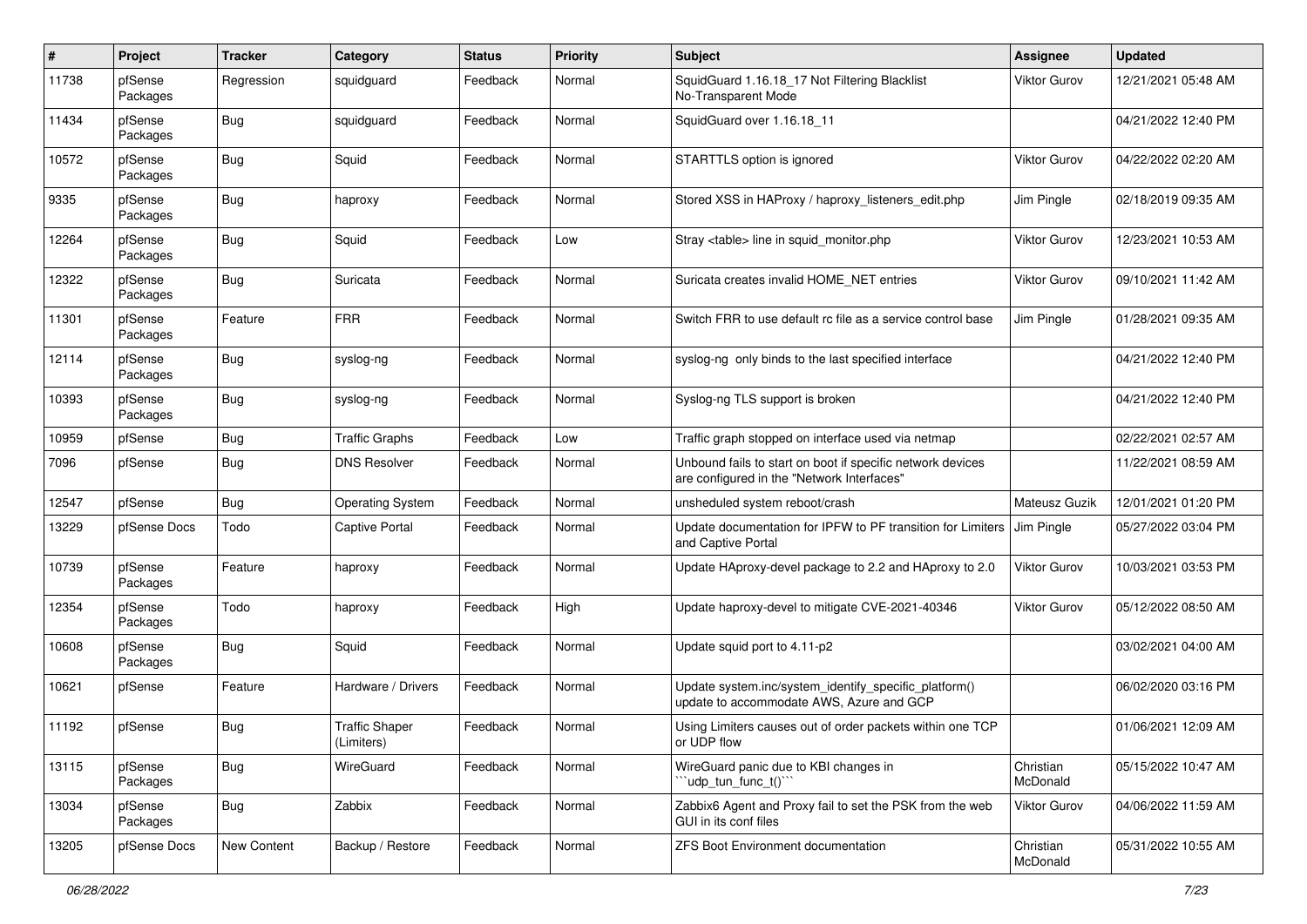| #     | Project             | <b>Tracker</b> | Category                        | <b>Status</b>                 | <b>Priority</b> | Subject                                                                                       | <b>Assignee</b>                | <b>Updated</b>      |
|-------|---------------------|----------------|---------------------------------|-------------------------------|-----------------|-----------------------------------------------------------------------------------------------|--------------------------------|---------------------|
| 13183 | pfSense Plus        | Regression     | Dashboard                       | Feedback                      | High            | ZFS module is loaded on systems without ZFS                                                   | Christian<br>McDonald          | 05/23/2022 10:11 AM |
| 13268 | pfSense             | Todo           | Console Menu                    | Ready To Test                 | Normal          | columns don't align nicely in console with medium-long<br>interface names                     |                                | 06/12/2022 10:32 PM |
| 13304 | pfSense             | Feature        | <b>Traffic Shaper</b><br>(ALTQ) | <b>Pull Request</b><br>Review | Normal          | Add Broadcom Netextreme II (bxe) to the altq capable<br>check                                 |                                | 06/27/2022 10:57 AM |
| 12507 | pfSense<br>Packages | Bug            | softflowd                       | <b>Pull Request</b><br>Review | Normal          | Add support for bi-directional flows in softflowd                                             |                                | 11/11/2021 03:53 AM |
| 13094 | pfSense             | Feature        | Packet Capture                  | <b>Pull Request</b><br>Review | Normal          | Allow packet capture filtering in tagged packets                                              | Marcos<br>Mendoza              | 04/24/2022 06:06 PM |
| 13214 | pfSense<br>Packages | Bug            | node exporter                   | <b>Pull Request</b><br>Review | Normal-package  | AttributeError: 'NoneType' object has no attribute 'text'                                     | lan Grindley                   | 05/25/2022 08:20 AM |
| 2386  | pfSense             | Feature        | Interfaces                      | <b>Pull Request</b><br>Review | Normal          | Bridge member that is not an assigned interface                                               | Viktor Gurov                   | 12/02/2020 06:01 AM |
| 13063 | pfSense<br>Packages | Feature        | Cellular                        | <b>Pull Request</b><br>Review | Normal          | Cellular package shall support more modems and NMEA<br>port                                   |                                | 05/06/2022 02:38 PM |
| 12757 | pfSense             | Bug            | Diagnostics                     | <b>Pull Request</b><br>Review | Very Low        | Clean up /etc/inc/filter.inc use of pfctl -F                                                  |                                | 05/17/2022 02:18 PM |
| 10462 | pfSense<br>Packages | Feature        | <b>LCDProc</b>                  | <b>Pull Request</b><br>Review | Normal          | CPU Temp Screen                                                                               |                                | 11/29/2021 08:28 AM |
| 12385 | pfSense             | Bug            | <b>Virtual IP Addresses</b>     | <b>Pull Request</b><br>Review | Normal          | deleteVIP() does not check 1:1 NAT and Outbound NAT<br>rules                                  | Viktor Gurov                   | 05/17/2022 02:21 PM |
| 12947 | pfSense             | Bug            | DHCP (IPv6)                     | <b>Pull Request</b><br>Review | Normal          | DHCP6 client does not take any action if the interface IPv6<br>address changes during renewal |                                | 06/27/2022 07:31 AM |
| 13303 | pfSense             | Bug            | Dynamic DNS                     | <b>Pull Request</b><br>Review | Normal          | DynDNS - DNSExit no longer working                                                            | Koen Zomers                    | 06/27/2022 10:56 AM |
| 12495 | pfSense             | Feature        | <b>Dynamic DNS</b>              | <b>Pull Request</b><br>Review | Normal          | DynDNS: add deSEC IPv4&v6 simultaneos update                                                  | <b>Lukas Wiest</b>             | 11/01/2021 08:53 AM |
| 12494 | pfSense             | Feature        | Dynamic DNS                     | <b>Pull Request</b><br>Review | Normal          | DynDNS: make simultaneous update of IP and LegacyIP<br>possible                               | <b>Lukas Wiest</b>             | 11/01/2021 08:52 AM |
| 13298 | pfSense             | Bug            | Dynamic DNS                     | <b>Pull Request</b><br>Review | Normal          | Dynv6 does not check response code when updating                                              | <b>Tiago Beling</b><br>d'Avila | 06/24/2022 07:47 AM |
| 13165 | pfSense             | Feature        | Dashboard                       | <b>Pull Request</b><br>Review | Normal          | Feat: live update for Services dashboard widget                                               |                                | 05/15/2022 01:48 AM |
| 12770 | pfSense Docs        | Todo           | <b>Firewall Rules</b>           | <b>Pull Request</b><br>Review | Normal          | Feedback on Firewall - Configuring firewall rules                                             |                                | 06/27/2022 07:42 AM |
| 12673 | pfSense             | Bug            | Dashboard                       | <b>Pull Request</b><br>Review | Normal          | Firewall Logs Widget fails to update at intervals below 5<br>seconds.                         | Viktor Gurov                   | 05/17/2022 02:20 PM |
| 11589 | pfSense             | Feature        | <b>Traffic Graphs</b>           | <b>Pull Request</b><br>Review | Low             | Fix iftop experimental traffic fetcher, unify and improve<br>output style                     |                                | 03/03/2021 03:30 PM |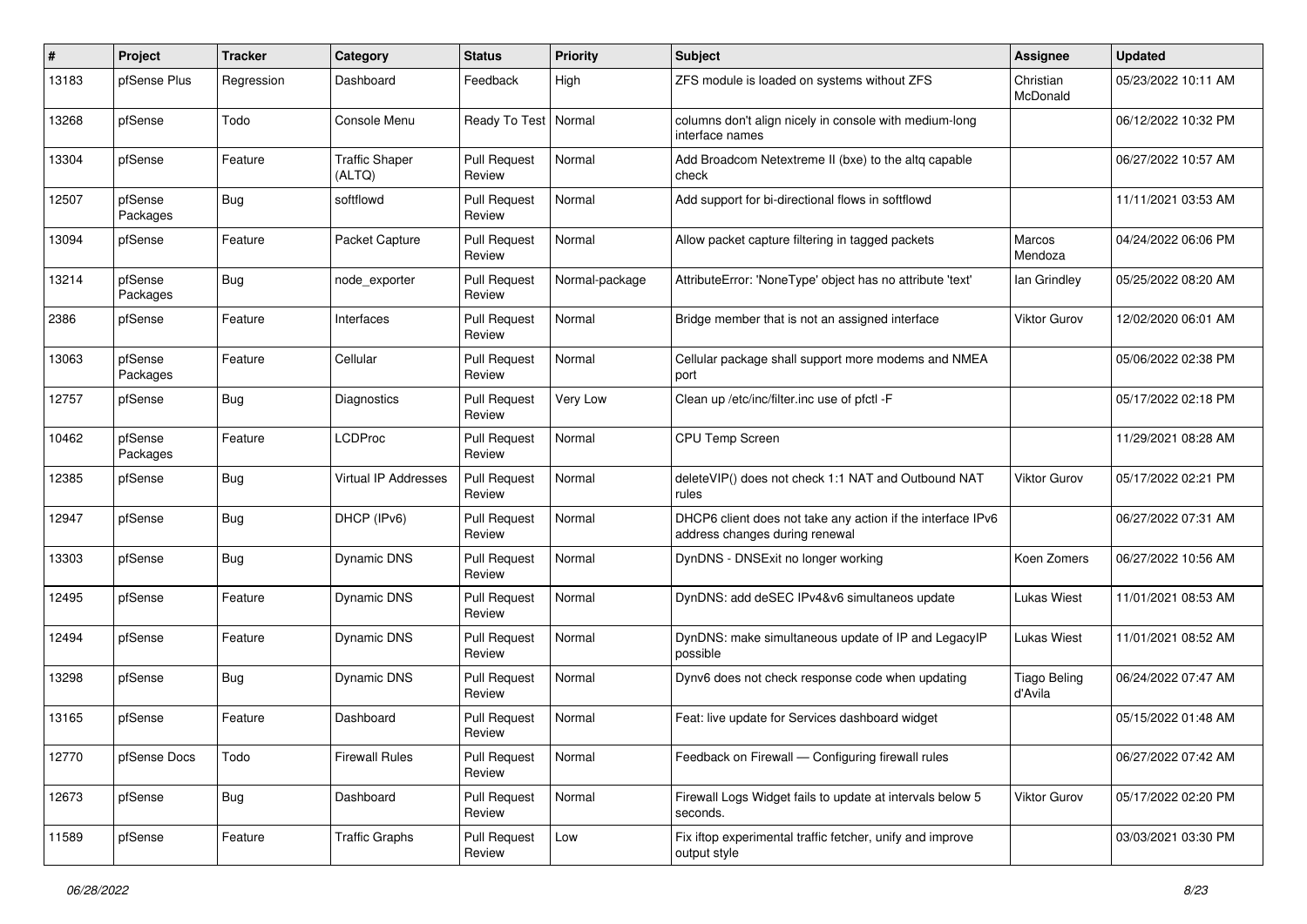| #     | Project             | <b>Tracker</b> | Category                        | <b>Status</b>                 | <b>Priority</b> | <b>Subject</b>                                                                                                                                 | Assignee            | <b>Updated</b>      |
|-------|---------------------|----------------|---------------------------------|-------------------------------|-----------------|------------------------------------------------------------------------------------------------------------------------------------------------|---------------------|---------------------|
| 11206 | pfSense<br>Packages | Feature        | <b>FRR</b>                      | <b>Pull Request</b><br>Review | Normal          | <b>FRR 7.5</b>                                                                                                                                 | Jim Pingle          | 01/08/2021 12:47 PM |
| 12965 | pfSense<br>Packages | Bug            | <b>FRR</b>                      | <b>Pull Request</b><br>Review | Normal          | FRR BFD peer configuration is handled incorrectly in some<br>cases                                                                             | <b>Viktor Gurov</b> | 03/22/2022 08:04 AM |
| 11377 | pfSense<br>Packages | <b>Bug</b>     | <b>FRR</b>                      | <b>Pull Request</b><br>Review | Normal          | <b>FRR</b> deinstall                                                                                                                           |                     | 03/10/2021 08:21 AM |
| 12920 | pfSense             | Bug            | Gateway Monitoring              | <b>Pull Request</b><br>Review | Normal          | Gateway behavior differs when the gateway does not exist<br>in config.xml                                                                      | <b>Viktor Gurov</b> | 06/12/2022 01:27 PM |
| 11570 | pfSense             | Regression     | Gateways                        | <b>Pull Request</b><br>Review | Normal          | Gateway monitoring services is not always restarted on<br>interface events, which may prevent a WAN from<br>recovering back to an online state | <b>Viktor Gurov</b> | 06/22/2022 09:04 PM |
| 13218 | pfSense             | Bug            | Interfaces                      | <b>Pull Request</b><br>Review | Normal          | GIF-based interface MTU is assigned to parent interface on<br>boot when parent interface is a LAGG                                             | <b>Viktor Gurov</b> | 05/27/2022 05:25 AM |
| 12225 | pfSense             | Bug            | Authentication                  | <b>Pull Request</b><br>Review | Normal          | Group membership field is not needed for remote groups                                                                                         | <b>Viktor Gurov</b> | 05/17/2022 02:21 PM |
| 12431 | pfSense             | Todo           | Web Interface                   | <b>Pull Request</b><br>Review | Normal          | GUI pages should use "POST" for AJAX calls, not "GET                                                                                           | <b>Viktor Gurov</b> | 05/17/2022 02:20 PM |
| 1257  | pfSense             | Feature        | Certificates                    | <b>Pull Request</b><br>Review | Normal          | Handle encypted CA/Certificate private keys                                                                                                    |                     | 10/12/2020 07:12 AM |
| 12720 | pfSense             | Bug            | Rules / NAT                     | <b>Pull Request</b><br>Review | Normal          | Hide the "tag" field on non-floating tabs                                                                                                      | <b>Viktor Gurov</b> | 01/24/2022 03:11 PM |
| 12176 | pfSense             | Todo           | Interfaces                      | <b>Pull Request</b><br>Review | Normal          | Hide WireGuard interfaces on appropriate pages                                                                                                 |                     | 08/11/2021 12:52 AM |
| 13295 | pfSense             | <b>Bug</b>     | Gateway Monitoring              | <b>Pull Request</b><br>Review | Normal          | Incorrect function parameters for ``get_dpinger_status()``<br>call in "gwlb.inc"                                                               |                     | 06/24/2022 07:25 AM |
| 11877 | pfSense             | Bug            | Web Interface                   | <b>Pull Request</b><br>Review | Very Low        | Labels and description dissapear in<br>firewall schedule edit.php                                                                              | <b>Viktor Gurov</b> | 05/17/2022 02:22 PM |
| 13072 | pfSense             | Feature        | <b>Traffic Shaper</b><br>(ALTQ) | <b>Pull Request</b><br>Review | Very Low        | Matching background/font colors of queue values with dark<br>theme.                                                                            |                     | 04/19/2022 07:32 AM |
| 13270 | pfSense Docs        | New Content    | OpenVPN                         | <b>Pull Request</b><br>Review | Normal          | OpenVPN client gateway is incorrect when the server does<br>not push routes                                                                    | Marcos<br>Mendoza   | 06/26/2022 12:54 PM |
| 13243 | pfSense             | <b>Bug</b>     | OpenVPN                         | <b>Pull Request</b><br>Review | Normal          | OpenVPN status for multi-user VPN shows info icon to<br>display RADIUS rules when there are none to display                                    | Marcos<br>Mendoza   | 06/19/2022 05:53 PM |
| 13085 | pfSense             | Feature        | OpenVPN                         | <b>Pull Request</b><br>Review | Normal          | OpenVPN: expose NBDD servers in GUI + fix GUI bugs                                                                                             | Jim Pingle          | 04/22/2022 11:09 AM |
| 13160 | pfSense<br>Packages | Feature        | Status_Monitoring               | <b>Pull Request</b><br>Review | Normal          | Option to sort monitoring graph views                                                                                                          |                     | 05/13/2022 12:06 PM |
| 13124 | pfSense             | Feature        | Web Interface                   | <b>Pull Request</b><br>Review | Normal          | Option to wait for interface selection before displaying<br>firewall rules                                                                     |                     | 05/17/2022 02:15 PM |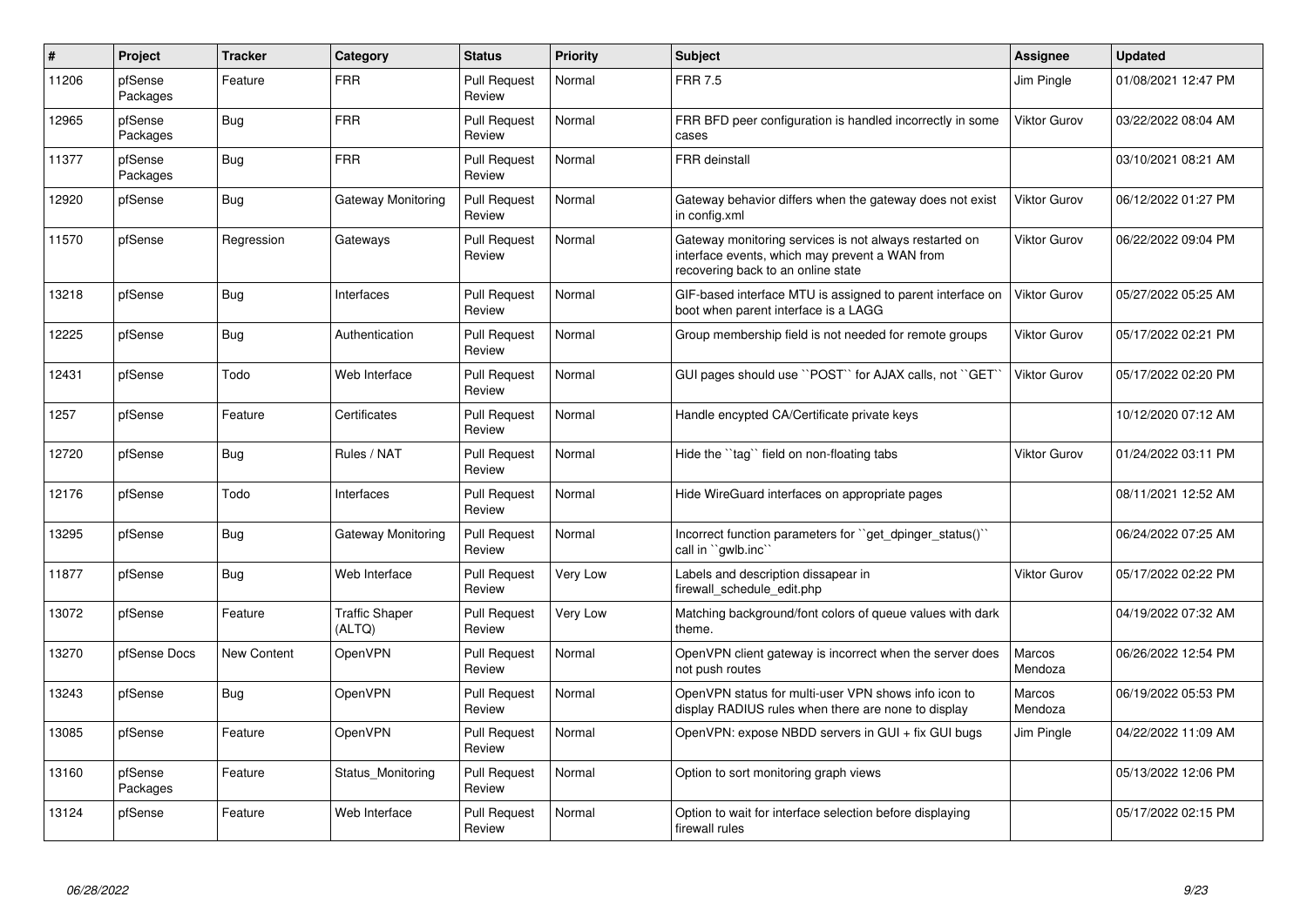| #     | Project             | <b>Tracker</b> | Category                            | <b>Status</b>                 | Priority       | Subject                                                                              | Assignee            | <b>Updated</b>      |
|-------|---------------------|----------------|-------------------------------------|-------------------------------|----------------|--------------------------------------------------------------------------------------|---------------------|---------------------|
| 11163 | pfSense<br>Packages | Feature        | <b>ACME</b>                         | <b>Pull Request</b><br>Review | Normal         | Preferred Chain option                                                               |                     | 10/18/2021 09:10 AM |
| 13258 | pfSense             | Bug            | Console Menu                        | <b>Pull Request</b><br>Review | Low            | secret menu option 100                                                               | Jim Pingle          | 06/12/2022 01:44 PM |
| 12979 | pfSense<br>Packages | Bug            | Snort                               | <b>Pull Request</b><br>Review | High           | Snort Rules Update Process Using Deprecated FreeBSD<br><b>Subdirectory Name</b>      | <b>Bill Meeks</b>   | 03/24/2022 09:02 AM |
| 10904 | pfSense             | Feature        | <b>DHCP Relay</b>                   | <b>Pull Request</b><br>Review | Normal         | Support vti interfaces in dhcrelay                                                   | Luiz Souza          | 10/12/2020 07:35 AM |
| 12464 | pfSense             | Bug            | Logging                             | <b>Pull Request</b><br>Review | Normal         | Syslog Auth messages are sent as Emergency Level                                     |                     | 05/17/2022 02:20 PM |
| 12462 | pfSense<br>Packages | Feature        | Telegraf                            | <b>Pull Request</b><br>Review | Normal-package | Telegraf: Add "devfs" to ignore fs                                                   | Offstage Roller     | 10/18/2021 09:03 AM |
| 13245 | pfSense             | Feature        | Aliases / Tables                    | <b>Pull Request</b><br>Review | Normal         | Type column on Alias lists                                                           | Jim Pingle          | 06/06/2022 07:09 AM |
| 7996  | pfSense             | <b>Bug</b>     | Web Interface                       | <b>Pull Request</b><br>Review | Very Low       | Unnecessary link tag in login page                                                   | Marcos<br>Mendoza   | 06/26/2022 02:47 PM |
| 11508 | pfSense             | Todo           | Web Interface                       | <b>Pull Request</b><br>Review | Low            | Update SimplePie to to v1.5.6                                                        |                     | 02/23/2021 07:23 AM |
| 13272 | pfSense             | Bug            | <b>Captive Portal</b>               | <b>Pull Request</b><br>Review | Very Low       | Voucher CSV output has leading space before voucher<br>code                          | Jim Pingle          | 06/13/2022 10:27 AM |
| 12285 | pfSense<br>Packages | Feature        | Suricata                            | In Progress                   | Normal         | Add more EVE Logged Traffic protocols                                                | <b>Viktor Gurov</b> | 08/20/2021 08:22 AM |
| 12144 | pfSense             | Bug            | <b>Operating System</b>             | In Progress                   | Normal         | Bug in "df -t" filtering if two filesystems use the same<br>mountpoint               | Mateusz Guzik       | 09/10/2021 10:07 AM |
| 3132  | pfSense             | <b>Bug</b>     | Gateway Monitoring                  | In Progress                   | Normal         | Gateway events for IPv6 affect IPv4 services and vice versa                          | <b>Viktor Gurov</b> | 05/10/2022 03:10 PM |
| 13093 | pfSense             | Bug            | Authentication                      | In Progress                   | Normal         | LDAP authentication fails with extended query and<br>RFC2307 group lookups enabled   | Chris Linstruth     | 05/31/2022 07:20 AM |
| 7389  | pfSense             | Bug            | <b>Traffic Shaper</b><br>(Limiters) | In Progress                   | Normal         | Limiter does not work with transparent proxy                                         | Luiz Souza          | 02/01/2021 03:31 PM |
| 10502 | pfSense<br>Packages | Bug            | lldpd                               | In Progress                   | Normal         | LLDP spamming errors on Netgate XG-7100                                              |                     | 04/21/2022 12:39 PM |
| 4405  | pfSense             | Feature        | <b>Traffic Shaper</b><br>(ALTQ)     | In Progress                   | Normal         | Traffic shaping doesn't work when applied to a bridge<br>interface                   | Luiz Souza          | 02/09/2021 12:05 PM |
| 8611  | pfSense             | Bug            | Interfaces                          | In Progress                   | Normal         | unable to receive IPv6 RA's on SG-1000, default route lost                           | Luiz Souza          | 02/01/2021 03:31 PM |
| 9370  | pfSense Docs        | Correction     | General                             | In Progress                   | Normal         | Update old screenshots                                                               | Jim Pingle          | 12/03/2021 09:55 AM |
| 4234  | pfSense             | Feature        | <b>IPsec</b>                        | Assigned                      | Low            | allow for strict user <> cn validation of mobile ipsec users<br>when using rsa+xauth |                     | 01/24/2017 06:11 AM |
| 13215 | pfSense             | <b>Bug</b>     | <b>Captive Portal</b>               | Assigned                      | Normal         | Allowed MAC/IP/Hostname traffic counts for authorized<br>users                       | Reid Linnemann      | 05/31/2022 05:31 PM |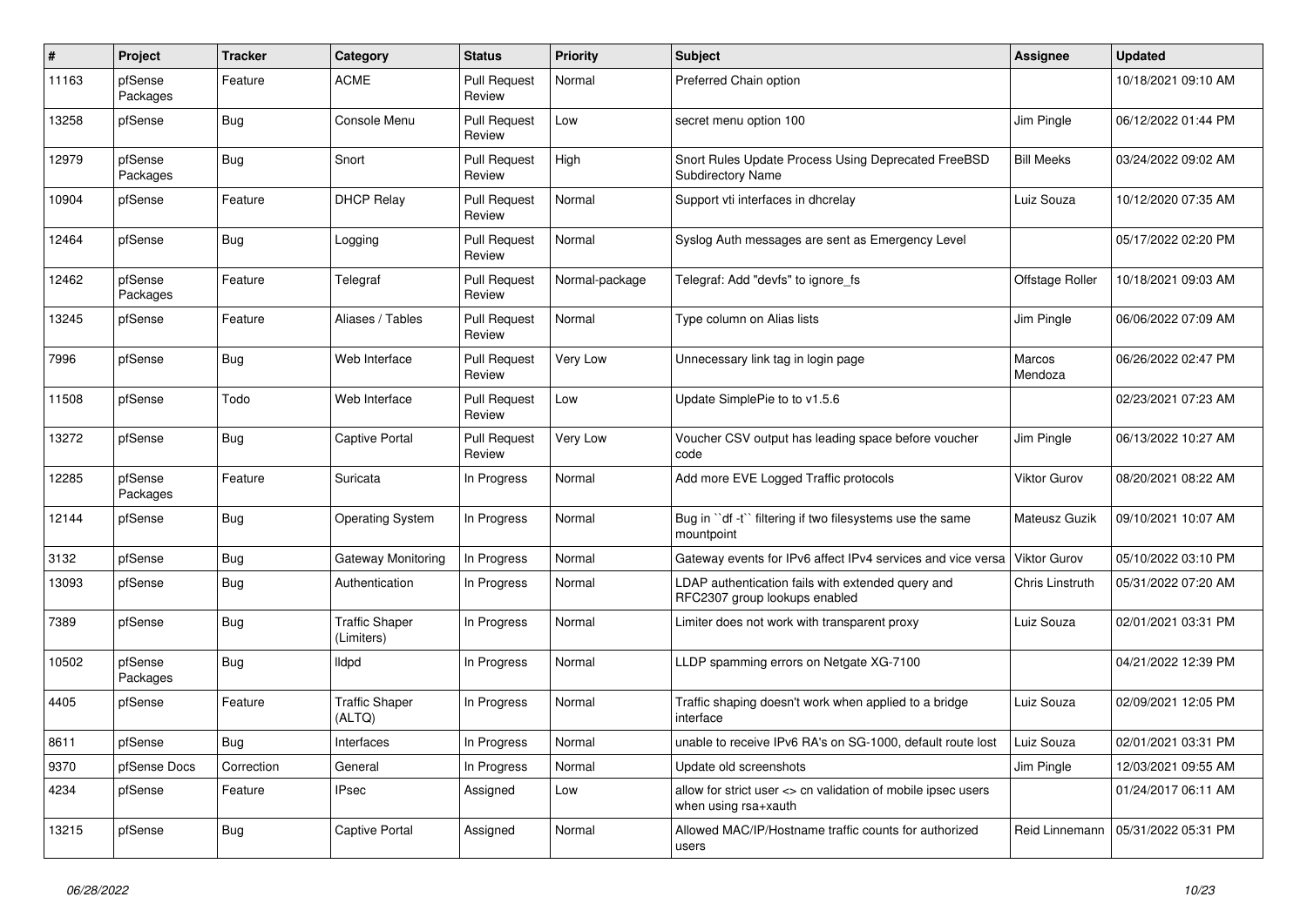| #     | Project             | <b>Tracker</b> | Category                | <b>Status</b> | <b>Priority</b> | <b>Subject</b>                                                                                          | Assignee             | <b>Updated</b>      |
|-------|---------------------|----------------|-------------------------|---------------|-----------------|---------------------------------------------------------------------------------------------------------|----------------------|---------------------|
| 12101 | pfSense<br>Packages | Bug            | arpwatch                | Assigned      | Normal          | ArpWatch Suppression Mac for "flip-flop" not suppressing                                                | <b>Viktor Gurov</b>  | 10/09/2021 07:19 PM |
| 11054 | pfSense<br>Packages | Bug            | FreeRADIUS              | Assigned      | Normal          | Check Client Certificate CN not working as described                                                    | <b>Viktor Gurov</b>  | 12/14/2021 07:22 AM |
| 4298  | pfSense             | <b>Bug</b>     | <b>SNMP</b>             | Assigned      | Very Low        | Excessive errors from snmpd                                                                             | Luiz Souza           | 09/13/2020 08:21 AM |
| 11836 | pfSense<br>Packages | Bug            | <b>FRR</b>              | Assigned      | Normal          | FRR ACCEPTFILTER unstable                                                                               | <b>Viktor Gurov</b>  | 02/14/2022 07:20 AM |
| 10297 | pfSense<br>Packages | Feature        | FreeRADIUS              | Assigned      | Normal          | IPv6 user attributes                                                                                    |                      | 04/21/2022 12:39 PM |
| 9094  | pfSense             | Bug            | Hardware / Drivers      | Assigned      | Normal          | MBT console settings are not forced to video console                                                    |                      | 11/07/2018 10:23 AM |
| 7138  | pfSense             | Bug            | DHCP (IPv6)             | Assigned      | Normal          | Pfsense wide dhcpv6 client doesn't recognise ifid statement                                             |                      | 04/21/2022 12:39 PM |
| 7398  | pfSense             | Feature        | <b>Traffic Graphs</b>   | Assigned      | Normal          | Show average value of bandwidth in/out on Dashboard<br>trafic graph                                     | Jared Dillard        | 08/21/2019 08:56 AM |
| 7400  | pfSense             | Bug            | <b>Traffic Graphs</b>   | Assigned      | Normal          | Traffic Graphs show bad data on 2.3.3 1                                                                 | <b>Jared Dillard</b> | 12/31/2021 05:47 PM |
| 1337  | pfSense             | Feature        | Interfaces              | Assigned      | Normal          | VLANs with different MAC address than parent interface                                                  |                      | 04/21/2022 12:39 PM |
| 12796 | pfSense             | Bug            | Upgrade                 | Confirmed     | Normal          | 2.5.2 -> 2.6.0 upgrade segfaults if certain packages are<br>installed.                                  |                      | 05/24/2022 07:43 AM |
| 6517  | pfSense             | Bug            | <b>IPsec</b>            | Confirmed     | Normal          | Adding mobile IPsec phase 2 entries requires restart of<br>strongswan                                   |                      | 06/21/2016 11:04 PM |
| 9296  | pfSense             | Bug            | Aliases / Tables        | Confirmed     | Low             | Alias content is sometimes incomplete when mixing FQDN<br>and IP address                                | Reid Linnemann       | 06/18/2022 03:12 PM |
| 4406  | pfSense             | Bug            | <b>Operating System</b> | Confirmed     | Normal          | ALTQ problems with wireless cloned interfaces                                                           | Luiz Souza           | 11/19/2015 12:06 AM |
| 6333  | pfSense             | <b>Bug</b>     | Gateway Monitoring      | Confirmed     | Normal          | Bootup starts/restarts dpinger multiple times                                                           | Luiz Souza           | 11/16/2020 01:11 PM |
| 6580  | pfSense             | Bug            | <b>Operating System</b> | Confirmed     | Normal          | Bridge with down member interface sends ICMP<br>unreachables where it shouldn't                         |                      | 07/05/2016 05:40 PM |
| 13226 | pfSense             | Bug            | Captive Portal          | Confirmed     | Normal          | Captive Portal doesn't disconnect established OpenVPN<br>link                                           | Reid Linnemann       | 05/30/2022 10:38 AM |
| 7553  | pfSense             | Bug            | <b>Captive Portal</b>   | Confirmed     | Very Low        | Captive portal on a parent interface blocks traffic on VLAN<br>interfaces too                           |                      | 08/19/2018 03:15 PM |
| 4845  | pfSense             | Bug            | CARP                    | Confirmed     | High            | CARP preemption doesn't switch to backup where<br>connectivity between systems is lost but not NIC link |                      | 07/28/2015 07:55 AM |
| 6624  | pfSense             | Bug            | <b>IPsec</b>            | Confirmed     | Normal          | changes in IPsec config should down the connection                                                      | Jim Pingle           | 08/02/2021 12:08 PM |
| 6614  | pfSense             | Bug            | Web Interface           | Confirmed     | Normal          | Dashboard high CPU usage                                                                                |                      | 07/14/2016 03:04 PM |
| 9384  | pfSense             | <b>Bug</b>     | Interfaces              | Confirmed     | Normal          | devd putting "\$" before variable contents when using single<br>quotes                                  |                      | 04/21/2022 12:39 PM |
| 6362  | pfSense             | Bug            | DHCP (IPv4)             | Confirmed     | Normal          | DHCP Client ID not used                                                                                 |                      | 07/09/2021 06:30 AM |
| 4061  | pfSense             | Bug            | DHCP (IPv4)             | Confirmed     | Normal          | dhcpd doesn't send client-hostname to peer, breaking<br>DHCP lease registrations w/HA                   |                      | 02/24/2017 08:58 PM |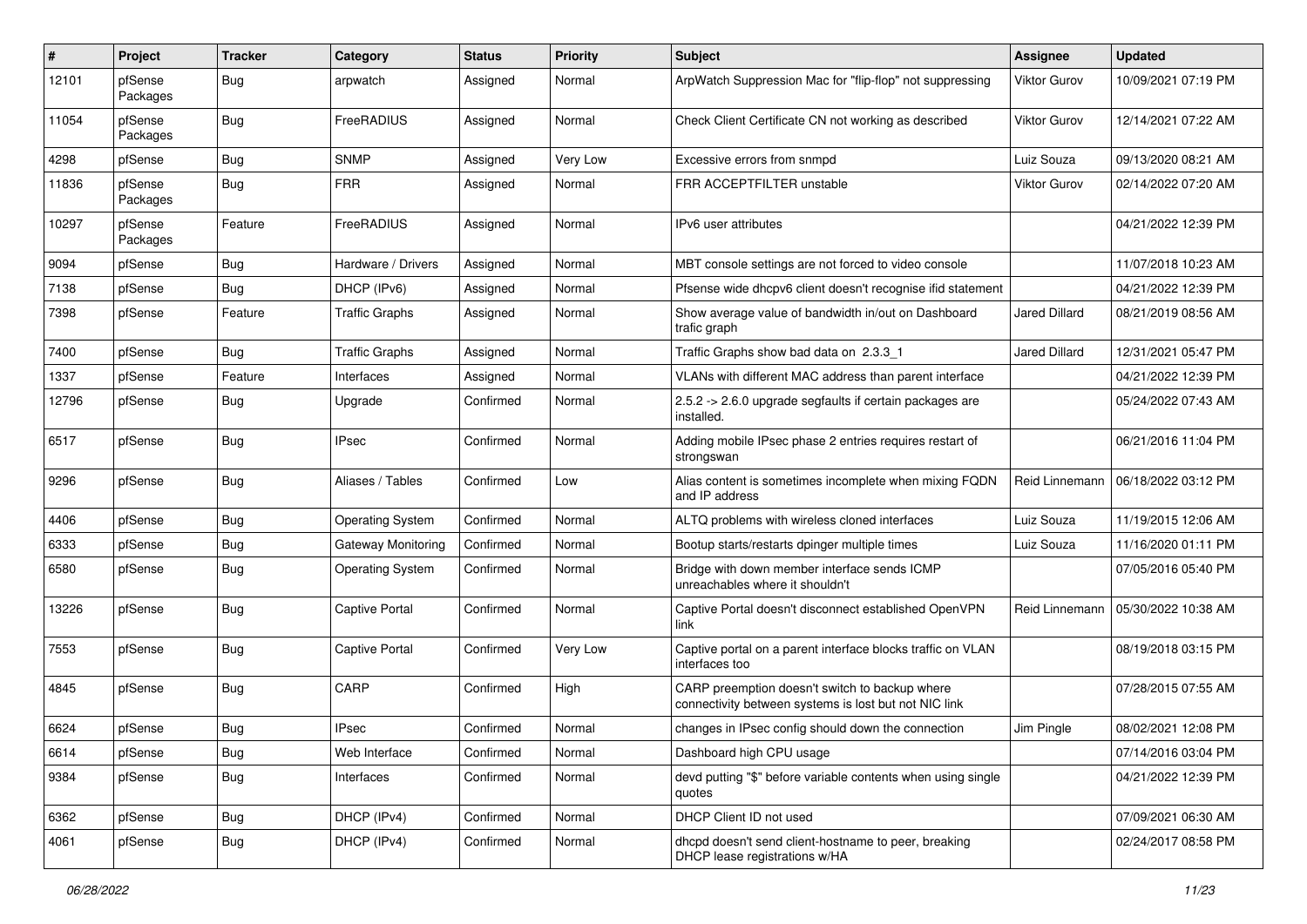| $\sharp$ | Project             | <b>Tracker</b> | Category                            | <b>Status</b> | <b>Priority</b> | <b>Subject</b>                                                                                        | <b>Assignee</b>        | <b>Updated</b>      |
|----------|---------------------|----------------|-------------------------------------|---------------|-----------------|-------------------------------------------------------------------------------------------------------|------------------------|---------------------|
| 6493     | pfSense             | <b>Bug</b>     | Web Interface                       | Confirmed     | Normal          | Dynamic DNS clients slow page load                                                                    |                        | 06/17/2016 03:43 AM |
| 5658     | pfSense             | Bug            | <b>Captive Portal</b>               | Confirmed     | Low             | Files with the same name cannot be uploaded to multiple<br>captive portal zones                       |                        | 12/18/2015 07:19 PM |
| 11992    | pfSense             | Bug            | <b>Virtual IP Addresses</b>         | Confirmed     | High            | GRE Tunnel - Does not work with a virtual IP as endpoint                                              |                        | 06/04/2021 01:16 AM |
| 5887     | pfSense             | Bug            | Interfaces                          | Confirmed     | Normal          | hardware_offloading_applyflags sets/unsets most values<br>when already set correctly                  |                        | 07/06/2016 03:31 PM |
| 5091     | pfSense             | <b>Bug</b>     | Rules / NAT                         | Confirmed     | Very Low        | In rule creation destination ports fields (from and to) are too<br>small to read ports aliases names  |                        | 01/07/2020 07:48 AM |
| 5413     | pfSense             | <b>Bug</b>     | <b>DNS Resolver</b>                 | Confirmed     | High            | Incorrect Handling of Unbound Resolver [service restarts,<br>cache loss, DNS service interruption]    |                        | 06/19/2022 11:11 PM |
| 12821    | pfSense             | Regression     | Hardware / Drivers                  | Confirmed     | Normal          | Intel e1000 driver (em & igb) cannot pass VLAN0 tagged<br>packets                                     |                        | 06/05/2022 08:23 AM |
| 4474     | pfSense             | Bug            | Package System                      | Confirmed     | Normal          | IP address change triggers reload of all packages                                                     |                        | 02/13/2017 07:21 AM |
| 6370     | pfSense             | Bug            | <b>IPsec</b>                        | Confirmed     | Normal          | IPSEC bound to WAN gateway group and Dynamic DNS<br>doesn't to fail back tunnel to WAN on DDNS update |                        | 08/31/2021 07:38 AM |
| 6167     | pfSense             | Bug            | <b>IPsec</b>                        | Confirmed     | Normal          | IPsec IPComp not working                                                                              | George<br>Neville-Neil | 09/22/2020 06:07 PM |
| 9349     | pfSense             | Bug            | <b>IPsec</b>                        | Confirmed     | Normal          | IPSec service start/stop/restart fails after settings change                                          | Markus<br>Stockhausen  | 10/30/2020 01:33 PM |
| 6011     | pfSense             | Bug            | Web Interface                       | Confirmed     | Low             | IPv6 link local fails HTTP REFERER check                                                              |                        | 09/04/2016 09:57 AM |
| 3962     | pfSense<br>Packages | <b>Bug</b>     | ladvd                               | Confirmed     | Normal          | LADVD interface handling issues with lagg and bridge                                                  |                        | 12/05/2016 01:59 PM |
| 1848     | pfSense             | Bug            | <b>Traffic Shaper</b><br>(Limiters) | Confirmed     | Normal          | Limiters after policy routing has taken place do not behave<br>correctly                              |                        | 10/25/2014 09:18 PM |
| 3824     | pfSense             | Bug            | <b>Traffic Shaper</b><br>(Limiters) | Confirmed     | Normal          | Limiters on bridge break traffic outside locally-configured IP<br>subnets                             | Luiz Souza             | 11/03/2016 07:16 PM |
| 8502     | pfSense             | <b>Bug</b>     | Web Interface                       | Confirmed     | Low             | main (top) menu items do not drop down in some cases                                                  |                        | 07/06/2020 02:39 PM |
| 6055     | pfSense             | Bug            | Package System                      | Confirmed     | Low             | Menu items may remain from packages no longer installed                                               |                        | 06/18/2021 08:46 PM |
| 2042     | pfSense             | <b>Bug</b>     | <b>NAT Reflection</b>               | Confirmed     | Low             | NAT reflection doesn't apply to self-initiated traffic                                                |                        | 01/21/2021 10:38 PM |
| 3889     | pfSense             | <b>Bug</b>     | <b>XML Parser</b>                   | Confirmed     | Low             | Non relevant changes in config.xml                                                                    |                        | 08/13/2019 12:23 PM |
| 7954     | pfSense<br>Packages | Bug            | Squid                               | Confirmed     | Normal          | Package upgrade/reinstall gets stuck on deinstall if the<br>package-provided service is not running   |                        | 10/18/2017 12:04 PM |
| 5469     | pfSense             | Bug            | Package System                      | Confirmed     | Low             | package.dtd XSD schema is a piece of pathetic, useless,<br>unmaintained junk                          |                        | 11/22/2015 06:26 AM |
| 5075     | pfSense             | Bug            | Rules / NAT                         | Confirmed     | Normal          | pf errors that don't return a line number on first line don't file<br>notice                          |                        | 09/01/2015 06:42 PM |
| 13154    | pfSense<br>Packages | <b>Bug</b>     | pfBlockerNG                         | Confirmed     | Normal          | pfBlocker causing excessive CPU load                                                                  |                        | 06/14/2022 01:14 PM |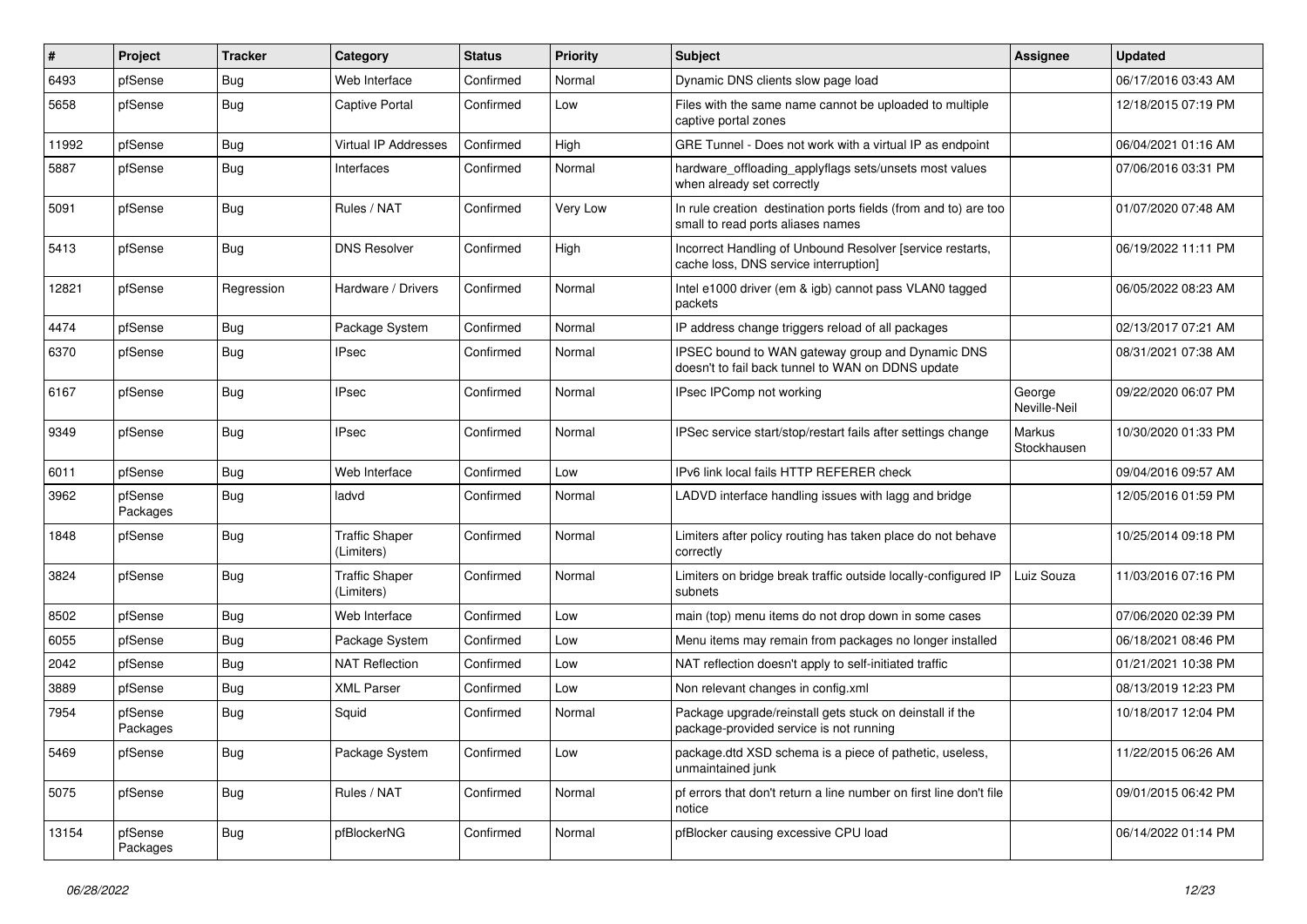| #     | Project             | <b>Tracker</b> | Category                     | <b>Status</b> | <b>Priority</b> | <b>Subject</b>                                                                                                            | <b>Assignee</b>      | <b>Updated</b>      |
|-------|---------------------|----------------|------------------------------|---------------|-----------------|---------------------------------------------------------------------------------------------------------------------------|----------------------|---------------------|
| 6430  | pfSense             | <b>Bug</b>     | <b>DNS Resolver</b>          | Confirmed     | Low             | pfsense should sanity-check hostnames when copying from<br>dhcpd.leases to /etc/hosts                                     |                      | 08/13/2019 01:23 PM |
| 6255  | pfSense             | Bug            | <b>PPP</b> Interfaces        | Confirmed     | Low             | PPP Country/Provider/Plan configuration not saved                                                                         |                      | 04/25/2016 07:15 PM |
| 4154  | pfSense             | <b>Bug</b>     | User Manager /<br>Privileges | Confirmed     | Normal          | RADIUS authentication not working over IPv6                                                                               |                      | 04/21/2022 12:39 PM |
| 6605  | pfSense             | Bug            | Interfaces                   | Confirmed     | Normal          | rc.linkup logic issues with actions taken                                                                                 |                      | 07/12/2016 07:46 PM |
| 4428  | pfSense             | Bug            | Interfaces                   | Confirmed     | Normal          | Setting media option on em(4) leads to infinite link cycling                                                              |                      | 07/06/2016 12:45 AM |
| 4500  | pfSense             | Bug            | UPnP/NAT-PMP                 | Confirmed     | Normal          | Some miniupnp port mappings are not displayed in the<br>Status page                                                       |                      | 04/25/2022 12:49 PM |
| 6220  | pfSense             | Bug            | <b>Operating System</b>      | Confirmed     | Normal          | state mismatch with host-initiated traffic matching binat to IP<br>not locally assigned                                   | Luiz Souza           | 06/08/2016 09:23 AM |
| 3796  | pfSense             | Bug            | Diagnostics                  | Confirmed     | Normal          | States summary fails and is very slow with large state<br>tables                                                          |                      | 12/11/2021 08:03 PM |
| 1813  | pfSense             | Bug            | Rules / NAT                  | Confirmed     | Normal          | Static routes on WAN interfaces overridden by route-to for<br>firewall-initiated traffic                                  |                      | 11/09/2016 02:06 PM |
| 2234  | pfSense             | Bug            | Web Interface                | Confirmed     | Low             | Status: Traffic Graph - only shows interface's subnet                                                                     |                      | 01/15/2022 08:33 PM |
| 12956 | pfSense<br>Packages | <b>Bug</b>     | Suricata                     | Confirmed     | Normal          | suricata fails to use pcre in SID management (e.g.<br>dropsid.conf)                                                       |                      | 04/05/2022 12:52 PM |
| 5791  | pfSense             | <b>Bug</b>     | Rules / NAT                  | Confirmed     | Normal          | tftp-proxy functionality is easilly broken by unrelated rules                                                             |                      | 07/10/2016 12:24 AM |
| 4345  | pfSense             | <b>Bug</b>     | <b>Operating System</b>      | Confirmed     | Normal          | Traffic Shaping doesn't work with Xen netfront driver                                                                     |                      | 12/31/2021 05:30 PM |
| 1186  | pfSense             | Bug            | RRD Graphs                   | Confirmed     | Normal          | When in pure routing mode the rrd graphs are blank                                                                        |                      | 09/16/2015 04:31 PM |
| 12612 | pfSense             | <b>Bug</b>     | <b>DNS Resolver</b>          | New           | Normal          | DNS Resolver is restarted during every "rc.newwanip"<br>event                                                             |                      | 06/03/2022 07:13 AM |
| 5850  | pfSense             | Feature        | User Manager /<br>Privileges | New           | Normal          | Limit "WebCfg - System: User Manager page" privilege to<br>non-admins and non-admin groups                                |                      | 02/19/2017 10:04 AM |
| 6727  | pfSense             | Todo           | Web Interface                | New           | Very Low        | Missing file apple-touch-icon-precomposed.png?                                                                            | <b>Jared Dillard</b> | 08/18/2016 02:10 PM |
| 2358  | pfSense             | Feature        | Rules / NAT                  | New           | Normal          | NAT64 Support                                                                                                             |                      | 04/16/2022 06:52 PM |
| 8177  | pfSense             | <b>Bug</b>     | Package System               | New           | Normal          | '/xsl/package.xsl" is referenced in package XML files but<br>not on the firewall                                          |                      | 08/14/2019 09:56 AM |
| 11956 | pfSense             | Feature        | Web Interface                | <b>New</b>    | Normal          | "add" button in the top of pages with many user-added<br>items                                                            |                      | 07/10/2021 01:01 PM |
| 10712 | pfSense             | <b>Bug</b>     | Rules / NAT                  | <b>New</b>    | Normal          | "default allow LAN IPv6 to any" rule does not work right<br>after boot when using IPv6 PD                                 |                      | 06/30/2020 12:17 AM |
| 12552 | pfSense             | <b>Bug</b>     | OpenVPN                      | <b>New</b>    | Normal          | "Pull DNS" option within OpenVPN client does not cause<br>pfSense to use DNS servers assigned by remote OpenVPN<br>server |                      | 12/08/2021 08:45 AM |
| 7459  | pfSense             | Feature        | Diagnostics                  | New           | Low             | "Refresh" button for Diagnostics/Tables display                                                                           |                      | 08/21/2019 09:27 AM |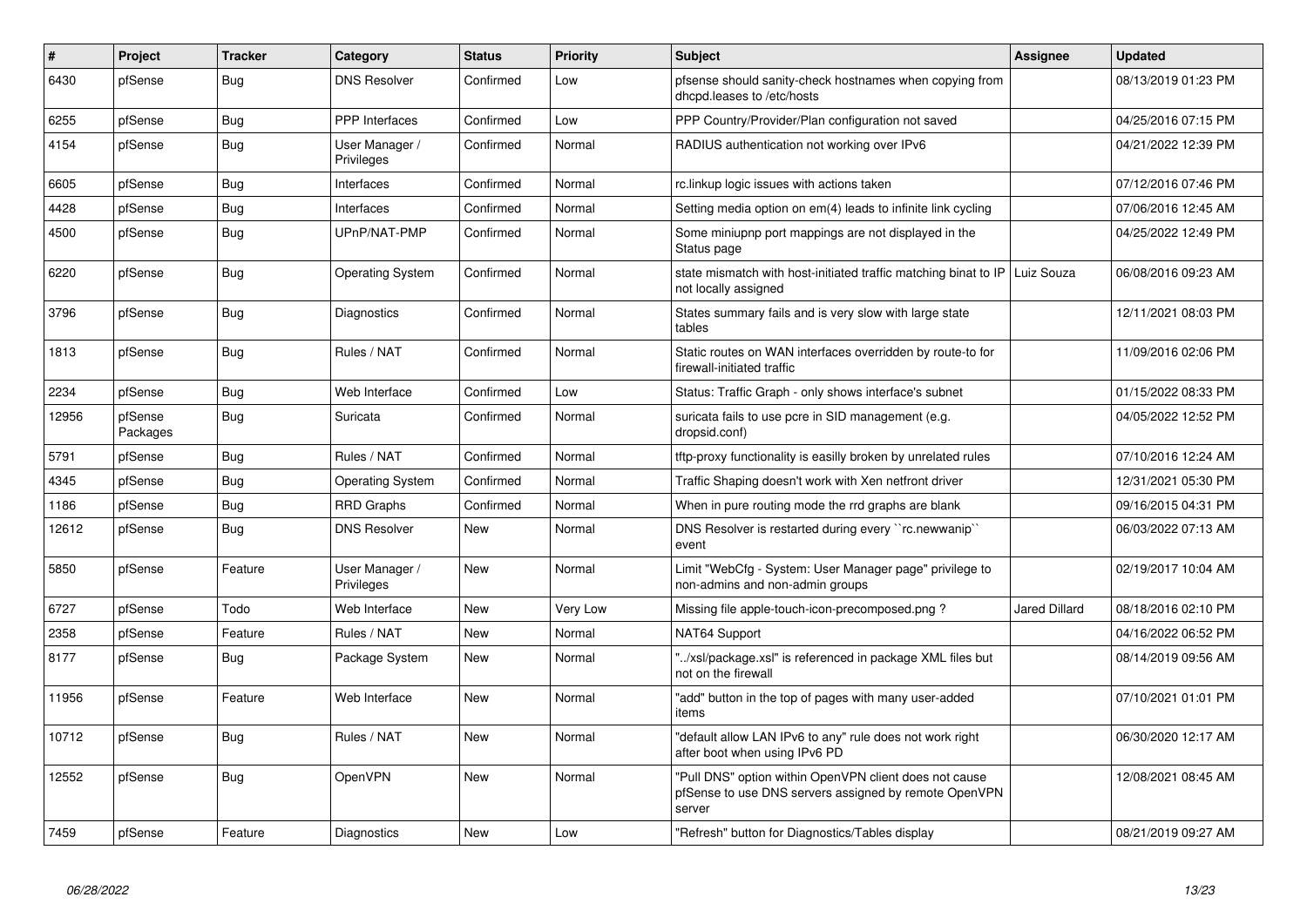| #     | Project             | <b>Tracker</b> | Category                            | <b>Status</b> | Priority | Subject                                                                                                             | Assignee   | <b>Updated</b>      |
|-------|---------------------|----------------|-------------------------------------|---------------|----------|---------------------------------------------------------------------------------------------------------------------|------------|---------------------|
| 11548 | pfSense             | <b>Bug</b>     | Rules / NAT                         | New           | Normal   | "rule expands to no valid combination" error from port<br>forward automatic rule mixing IPv4 and IPv6 elements      |            | 02/27/2021 03:18 PM |
| 10909 | pfSense<br>Packages | Feature        | <b>PIMD</b>                         | New           | Normal   | #define MAXVIFS 32 to 64                                                                                            |            | 04/21/2022 12:39 PM |
| 11418 | pfSense             | Bug            | <b>IPsec</b>                        | <b>New</b>    | Very Low | 'NAT-T: Force' is broken for IPv6 IPsec                                                                             |            | 02/16/2021 08:25 AM |
| 8176  | pfSense             | Bug            | Package System                      | New           | Normal   | ./schema/packages.dtd -- referenced in *xml, but missing?                                                           |            | 12/09/2017 06:52 PM |
| 7730  | pfSense             | Bug            | Interfaces                          | New           | High     | 2.3.4 1 greX: loop detected when hit save on filter rules or<br>interfaces                                          |            | 07/27/2017 08:16 AM |
| 8207  | pfSense             | Bug            | <b>Operating System</b>             | New           | Normal   | 2.4 cannot boot as a Xen VM with more than 7 NICs                                                                   |            | 06/25/2022 05:42 PM |
| 8963  | pfSense             | Bug            | <b>Traffic Shaper</b><br>(Limiters) | New           | Normal   | 2.4.4 Limiters don't work after CARP fail-over                                                                      |            | 12/10/2018 06:40 AM |
| 1388  | pfSense             | Feature        | Multi-WAN                           | New           | Normal   | 3G outbound failover connection with auto dial-up and<br>hang-up                                                    |            | 08/21/2019 11:27 AM |
| 5253  | pfSense             | Bug            | <b>PPP</b> Interfaces               | New           | Normal   | 3gstats.php 100% CPU                                                                                                |            | 01/08/2022 05:02 PM |
| 7235  | pfSense             | Bug            | <b>IPsec</b>                        | New           | Normal   | 4860 has not got significant IPsec performance rising with<br>enabled HW acceleration                               | Luiz Souza | 12/18/2021 04:32 PM |
| 12832 | pfSense Plus        | Feature        | Hardware / Drivers                  | New           | Very Low | 6100 configurable Blinking Blue LED                                                                                 |            | 02/22/2022 07:30 AM |
| 2117  | pfSense             | Feature        | <b>Operating System</b>             | New           | Normal   | 6RD support for ISPs like Swisscom                                                                                  |            | 08/22/2014 10:40 AM |
| 9585  | pfSense             | Bug            | Interfaces                          | New           | Normal   | 6RD: Unable to reach hosts on within same 6rd-domain                                                                |            | 08/14/2019 02:39 PM |
| 9749  | pfSense<br>Packages | Feature        | Status Monitoring                   | New           | Normal   | 95th percentile missing for quality in monitoring                                                                   |            | 09/12/2019 10:39 AM |
| 7899  | pfSense             | Bug            | <b>Traffic Shaper</b><br>(ALTQ)     | New           | Normal   | a floating 'match' rule on LAN does not put traffic from a<br>broswer on a clientpc into a shaper queue             |            | 09/28/2017 09:16 AM |
| 1924  | pfSense             | Feature        | <b>Captive Portal</b>               | New           | Normal   | Ability of CP's allowed IP addresses to use aliases                                                                 |            | 07/26/2018 04:28 AM |
| 12665 | pfSense             | Feature        | Rules / NAT                         | New           | Normal   | Ability to add custom pf rules from the GUI                                                                         |            | 01/07/2022 09:30 AM |
| 7405  | pfSense             | Feature        | DHCP (IPv4)                         | New           | Normal   | Ability to add dhcp host reservations from "Diagnostics -><br>ARP table"                                            |            | 10/12/2020 08:22 AM |
| 8532  | pfSense             | Feature        | OpenVPN                             | New           | Low      | Ability to add metric to pushed routes                                                                              |            | 05/22/2018 07:45 AM |
| 8236  | pfSense             | Feature        | <b>DNS Resolver</b>                 | New           | Normal   | Ability to configure "forward-first" and "forward-host" options<br>for more robust domain overrides in DNS Resolver |            | 12/26/2017 01:26 AM |
| 2218  | pfSense             | Feature        | CARP                                | New           | Normal   | Ability to delay CARP master status at boot time                                                                    |            | 03/03/2021 11:57 AM |
| 855   | pfSense             | Feature        | Multi-WAN                           | New           | Normal   | Ability to selectively kill states on gateways recovery                                                             |            | 03/11/2022 08:30 AM |
| 7495  | pfSense             | Feature        | <b>DNS Resolver</b>                 | New           | Low      | Ability to set TTL for local for Unbound host overrides and<br>dhcp leases                                          |            | 03/06/2018 09:46 AM |
| 628   | pfSense             | Feature        | Web Interface                       | New           | Low      | Ability to specify listen IP address of management services<br>(SSH, web interface)                                 |            | 07/09/2021 01:21 PM |
| 9725  | pfSense<br>Packages | Feature        | <b>ACME</b>                         | New           | Very Low | Ability to use template variables in acme package                                                                   |            | 09/04/2019 07:12 AM |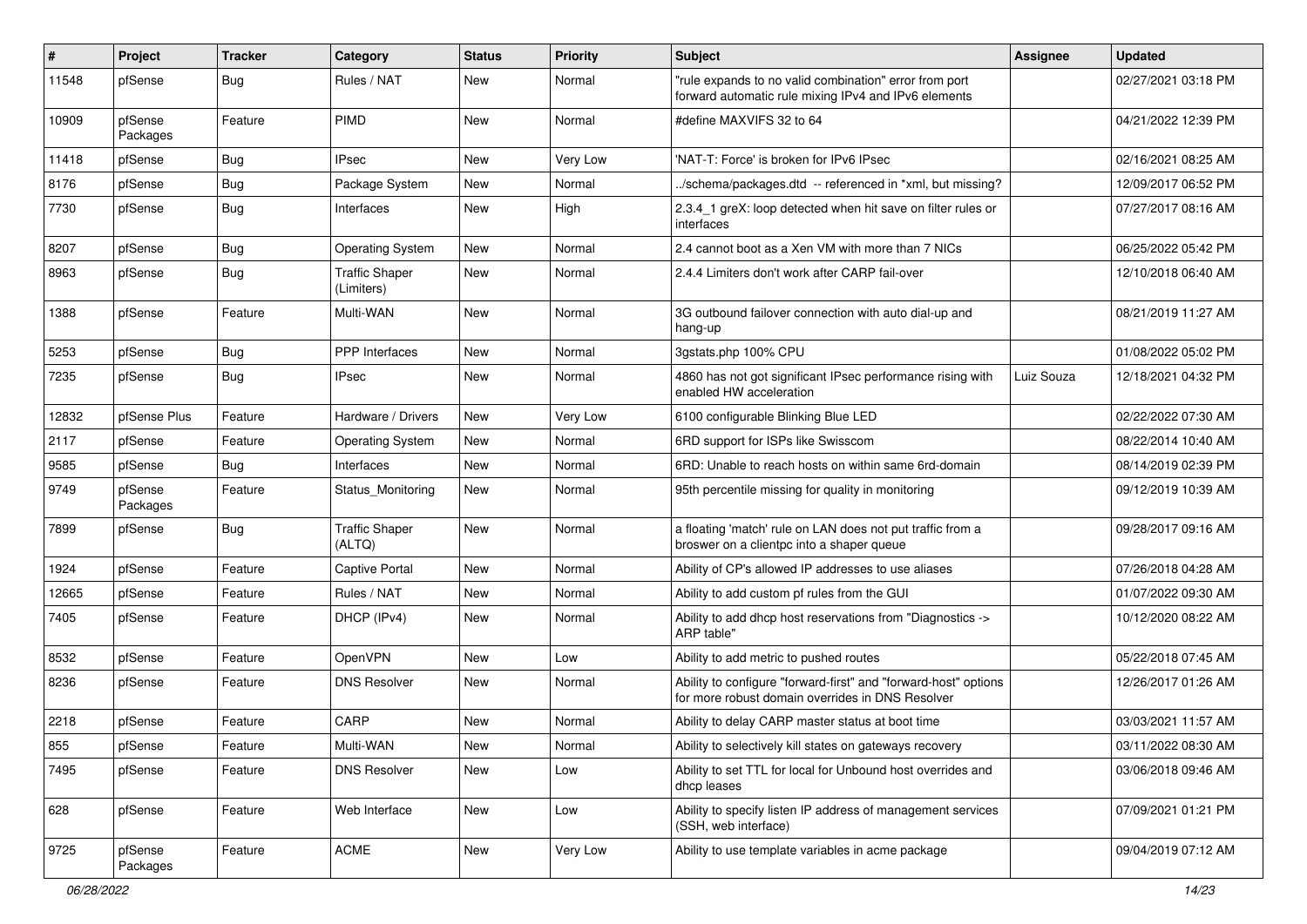| #     | Project             | <b>Tracker</b> | Category          | <b>Status</b> | Priority | Subject                                                                                                   | Assignee     | <b>Updated</b>      |
|-------|---------------------|----------------|-------------------|---------------|----------|-----------------------------------------------------------------------------------------------------------|--------------|---------------------|
| 3185  | pfSense             | Feature        | DHCP (IPv6)       | New           | Normal   | Accommodate a DHCPv6 failover-like mechanism                                                              |              | 11/24/2017 10:44 AM |
| 8213  | pfSense<br>Packages | <b>Bug</b>     | haproxy           | New           | Normal   | acl src file not populated from alias                                                                     |              | 12/21/2017 02:02 PM |
| 9299  | pfSense<br>Packages | Feature        | <b>ACME</b>       | New           | Normal   | ACME package : Automate add/remove firewall rule for port<br>forwarding                                   |              | 01/30/2019 10:09 PM |
| 12670 | pfSense<br>Packages | Bug            | <b>ACME</b>       | New           | Normal   | ACME package writes credentials to system log                                                             | Viktor Gurov | 03/07/2022 10:58 AM |
| 12623 | pfSense<br>Packages | Bug            | <b>ACME</b>       | New           | Normal   | acme.sh package   DNS-ISPConfig settings                                                                  | Viktor Gurov | 03/10/2022 03:42 PM |
| 9833  | pfSense<br>Packages | Feature        | <b>ACME</b>       | New           | Normal   | ACME: add ability to use custom ACME server                                                               |              | 04/07/2022 11:31 AM |
| 8560  | pfSense<br>Packages | Bug            | <b>ACME</b>       | New           | Normal   | ACME: can't update DNS records in DNSMadeEasy<br>registar for several domains with different API keys/ids |              | 06/08/2018 01:28 PM |
| 8285  | pfSense             | Bug            | Web Interface     | New           | Normal   | Actions on stale data may result in catastrophic results                                                  |              | 01/16/2018 08:08 PM |
| 12570 | pfSense Docs        | Correction     | General           | New           | Normal   | Active appliance list missing 6100                                                                        |              | 12/06/2021 11:41 AM |
| 13136 | pfSense<br>Packages | Feature        | pfBlockerNG       | New           | Normal   | Add crypt0rr DNS-over-HTTPS (DOH) provider list feeds                                                     |              | 05/07/2022 02:27 AM |
| 96    | pfSense             | Feature        | Rules / NAT       | New           | Normal   | Add "All local networks" to source and destination drop<br>down boxen in firewall rules                   |              | 02/06/2016 04:53 AM |
| 8224  | pfSense<br>Packages | Feature        | <b>FreeRADIUS</b> | New           | Normal   | Add "OU" field to FreeRADIUS page                                                                         |              | 02/21/2018 12:53 AM |
| 12162 | pfSense Docs        | Todo           | Products          | New           | Normal   | Add "usb reset" as possible solution for non-booting flash<br>drives on the SG-1100                       |              | 10/07/2021 02:19 PM |
| 12025 | pfSense             | Todo           | Web Interface     | New           | Very Low | Add 1:1 Validation to Notify Someone They are 1:1 NAT'ing<br>an Interface Address                         |              | 06/11/2021 10:05 AM |
| 12546 | pfSense Plus        | Feature        | Authentication    | New           | Normal   | Add 2FA Support to pfSense Plus Local Database<br>Authentication                                          |              | 06/25/2022 05:30 PM |
| 5474  | pfSense             | Feature        | Interfaces        | New           | Normal   | Add 802.1x configuration to wired interfaces.                                                             |              | 03/16/2016 04:32 PM |
| 4776  | pfSense             | Feature        | Wireless          | New           | Normal   | Add 802.1x dynamic vlan support                                                                           |              | 10/02/2020 07:42 AM |
| 7888  | pfSense             | Feature        | Package System    | New           | Normal   | Add a button in package manager GUI to upgrade all<br>packages                                            |              | 09/28/2017 05:50 AM |
| 7761  | pfSense             | Feature        | Rules / NAT       | New           | Normal   | Add a way to match on IPv6 proto=0 (hop-by-hop header<br>extension)                                       |              | 08/13/2019 03:49 PM |
| 6917  | pfSense             | Feature        | Upgrade           | New           | Normal   | Add ability to choose from what IP/IFACE you search for<br>updates                                        |              | 11/11/2016 09:51 AM |
| 6038  | pfSense             | Feature        | Interfaces        | New           | Normal   | Add ability to configure which interface is chosen for<br>defining hostname IP in /etc/hosts              |              | 07/07/2017 09:56 AM |
| 12190 | pfSense             | Feature        | Rules / NAT       | New           | Normal   | Add ability to reference ipv6 prefix in firewall rules and<br>aliases                                     |              | 08/05/2021 01:47 PM |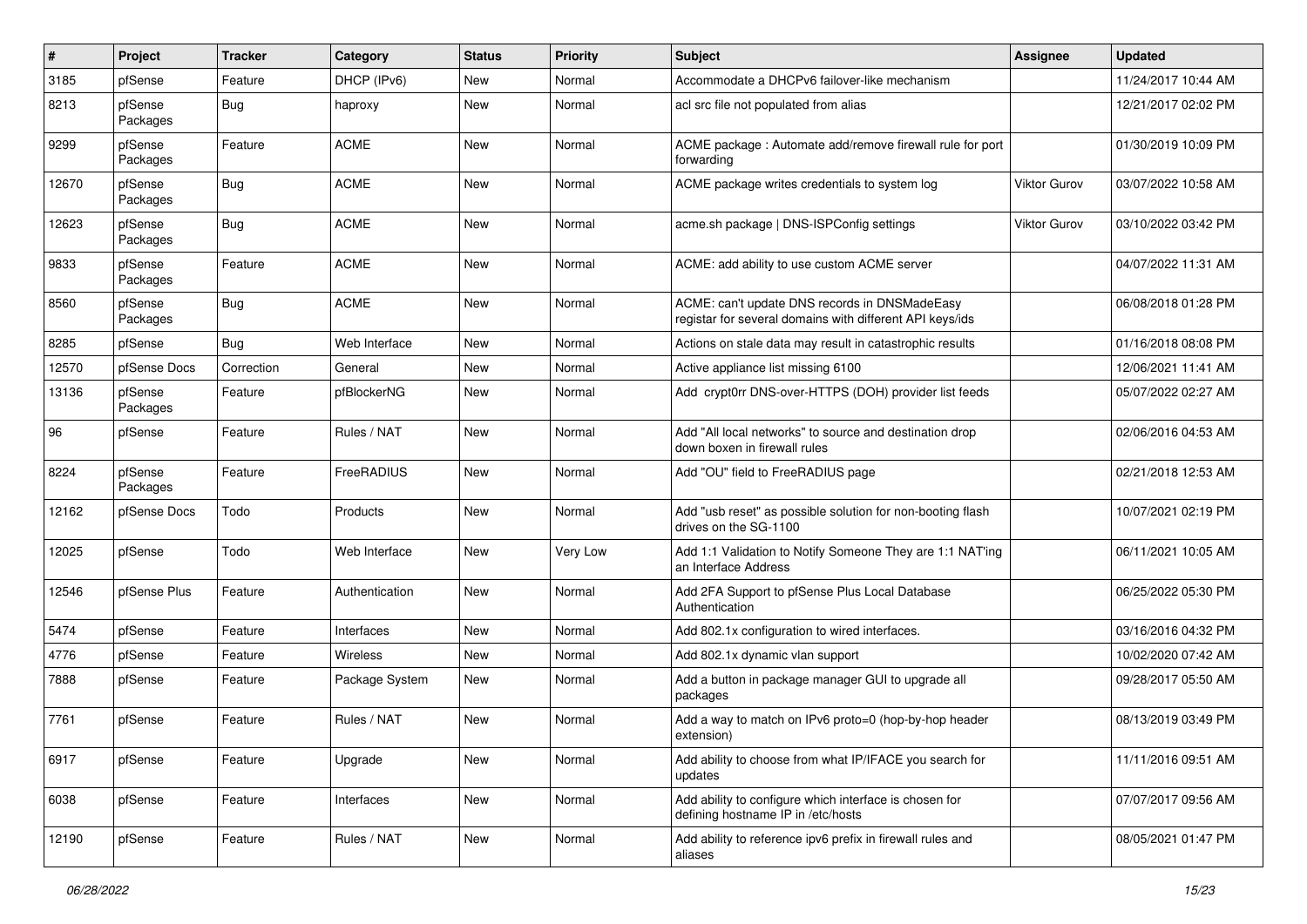| #     | Project             | <b>Tracker</b> | Category                        | <b>Status</b> | <b>Priority</b> | <b>Subject</b>                                                                             | Assignee             | <b>Updated</b>      |
|-------|---------------------|----------------|---------------------------------|---------------|-----------------|--------------------------------------------------------------------------------------------|----------------------|---------------------|
| 12551 | pfSense             | Feature        | <b>DNS Resolver</b>             | New           | Low             | Add ability to set DNS resolver search domain list                                         |                      | 12/01/2021 11:18 AM |
| 11156 | pfSense<br>Packages | Feature        | pfBlockerNG                     | New           | Normal          | Add an option include subdomains for the noAAAA feature                                    |                      | 12/11/2020 10:19 AM |
| 12300 | pfSense             | Feature        | Hardware / Drivers              | New           | Normal          | Add Aquantia Atlantic driver to pfsense                                                    |                      | 09/14/2021 06:49 AM |
| 10466 | pfSense<br>Packages | Feature        | Suricata                        | New           | Low             | Add checkbox to Suricata blocked host view to resolve all<br>resolvable IP's automatically |                      | 02/02/2022 06:04 PM |
| 12564 | pfSense             | Feature        | Aliases / Tables                | New           | Low             | add column to show that an Alias is in use by or not                                       |                      | 12/04/2021 07:25 PM |
| 6696  | pfSense             | Bug            | <b>Traffic Shaper</b><br>(ALTQ) | New           | Low             | Add configure link to Status > Queues error message if<br>traffic shaping not configured   | <b>Jared Dillard</b> | 08/21/2019 08:55 AM |
| 10962 | pfSense             | Feature        | <b>Dynamic DNS</b>              | New           | Normal          | Add Cpanel support for Dynamic DNS Clients                                                 |                      | 12/28/2020 01:56 PM |
| 9912  | pfSense<br>Packages | Feature        | ntop                            | New           | Normal          | add custom DPI to ntopng                                                                   |                      | 11/18/2019 10:57 AM |
| 10395 | pfSense             | Feature        | Dashboard                       | New           | Low             | Add Dashboard System Information support for more PC<br>Engines APU boards                 |                      | 02/17/2022 01:02 AM |
| 13135 | pfSense<br>Packages | Feature        | pfBlockerNG                     | New           | Normal          | Add dibdot DoH-IP-blocklists feeds                                                         | <b>Viktor Gurov</b>  | 05/08/2022 01:50 AM |
| 9200  | pfSense<br>Packages | Todo           | <b>ACME</b>                     | New           | Normal          | Add DNS support for Google domain to Acme manager                                          | Jim Pingle           | 02/15/2022 03:16 AM |
| 12097 | pfSense<br>Packages | Feature        | pfBlockerNG                     | New           | Normal          | Add dnsbl and geoip logs to system log                                                     |                      | 07/06/2021 01:25 PM |
| 12805 | pfSense Docs        | New Content    | General                         | New           | Very Low        | Add documentation about what triggers a notfication                                        |                      | 02/15/2022 05:10 PM |
| 11369 | pfSense             | Feature        | <b>Operating System</b>         | New           | Low             | add Enabling IPv6 Source Address Validation support                                        |                      | 02/04/2021 10:03 AM |
| 3899  | pfSense             | Feature        | Web Interface                   | New           | Normal          | Add feature to allow reordering of <package> items in<br/>config.xml</package>             |                      | 09/27/2014 04:40 PM |
| 13201 | pfSense<br>Packages | Feature        | pfBlockerNG                     | New           | Normal          | Add FireHol Security IP Feeds                                                              |                      | 05/23/2022 06:34 AM |
| 12465 | pfSense<br>Packages | Feature        | haproxy                         | New           | Normal          | Add forwardfor advanced usecases                                                           |                      | 10/16/2021 07:35 PM |
| 7720  | pfSense             | Feature        | Hardware / Drivers              | New           | Normal          | Add general watchdog kernel modules (like ichwd) and<br>watchdogd support in the GUI.      |                      | 08/19/2019 01:20 PM |
| 8372  | pfSense             | Feature        | Logging                         | New           | Normal          | add gui setting to adjust refresh rate for dynamic firewall<br>logs                        |                      | 08/14/2019 10:31 AM |
| 4628  | pfSense             | Feature        | Web Interface                   | New           | Normal          | Add GUI to manage loader tunables (e.g. loader.conf.local)                                 |                      | 09/16/2015 04:28 PM |
| 13244 | pfSense             | Feature        | Web Interface                   | New           | Normal          | Add help text under Timezone settings in the GUI                                           |                      | 06/03/2022 01:00 PM |
| 6412  | pfSense             | Feature        | <b>Operating System</b>         | New           | Normal          | Add includedir directive for /var/etc/xinet.d to xinetd<br>configuration                   |                      | 08/13/2019 01:23 PM |
| 12711 | pfSense<br>Packages | Feature        | Telegraf                        | New           | Normal          | Add InfluxDB V2 support                                                                    |                      | 01/21/2022 02:54 AM |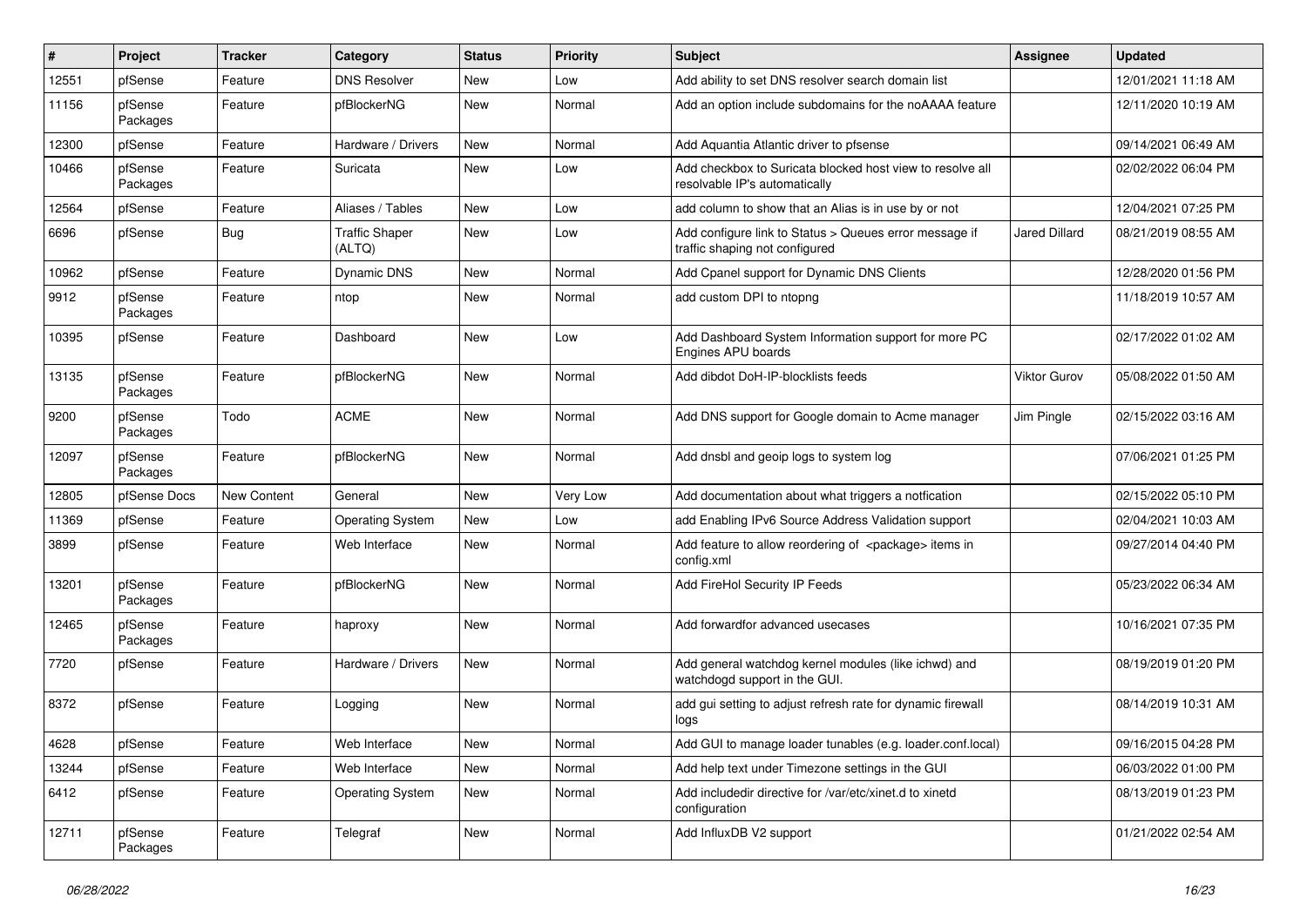| #     | Project             | <b>Tracker</b> | Category                        | <b>Status</b> | <b>Priority</b> | Subject                                                                                             | Assignee | <b>Updated</b>      |
|-------|---------------------|----------------|---------------------------------|---------------|-----------------|-----------------------------------------------------------------------------------------------------|----------|---------------------|
| 746   | pfSense             | Feature        | Rules / NAT                     | New           | Normal          | Add interface group to source/dest drop downs                                                       |          | 07/19/2010 05:10 PM |
| 12459 | pfSense             | Todo           | Virtual IP Addresses            | New           | Normal          | Add IP Alias subnet input validation                                                                |          | 10/15/2021 09:35 AM |
| 7626  | pfSense             | Feature        | Interfaces                      | New           | Normal          | Add IPoE support for WAN                                                                            |          | 01/01/2022 12:31 AM |
| 9798  | pfSense<br>Packages | Feature        | pfBlockerNG                     | New           | Normal          | add ipv4 and ipv6 dnscrypt-resolvers feeds                                                          |          | 10/14/2021 09:48 AM |
| 11703 | pfSense<br>Packages | Feature        | <b>FRR</b>                      | New           | Normal          | add Krill and Routinator support BGP RPKI                                                           |          | 03/18/2021 07:47 PM |
| 12370 | pfSense             | Feature        | Rules / NAT                     | New           | Low             | Add limiters to Queue column on firewall rule list                                                  |          | 09/14/2021 07:37 AM |
| 5307  | pfSense             | Feature        | <b>RRD Graphs</b>               | New           | Low             | Add logarithmic scale option to RRD graphs                                                          |          | 10/14/2015 07:37 AM |
| 1136  | pfSense             | Feature        | Rules / NAT                     | New           | Normal          | Add logic to automatically avoid route-to for static route<br>networks                              |          | 10/09/2018 05:11 AM |
| 12860 | pfSense<br>Packages | Feature        | New Package<br>Request          | New           | Normal          | add mmc-utils package to all images                                                                 |          | 02/24/2022 07:18 AM |
| 8099  | pfSense<br>Packages | Feature        | Telegraf                        | New           | Normal          | Add more configuration flexibility to Telegraf                                                      |          | 08/13/2019 09:39 AM |
| 8558  | pfSense             | Feature        | Web Interface                   | New           | Normal          | Add more table sorting in various UI pages                                                          |          | 08/21/2019 09:14 AM |
| 290   | pfSense             | Feature        | Multi-WAN                       | New           | Low             | Add Multi-WAN awareness to UPnP                                                                     |          | 01/06/2016 05:24 PM |
| 753   | pfSense             | Feature        | OpenVPN                         | New           | Normal          | Add OpenVPN foreign option support                                                                  |          | 09/02/2019 10:38 AM |
| 13009 | pfSense             | Feature        | OpenVPN                         | New           | Normal          | Add option for multiple remote addresses to OpenVPN<br>Client                                       |          | 03/31/2022 12:42 PM |
| 7800  | pfSense             | Feature        | Logging                         | <b>New</b>    | Normal          | Add option for state logging                                                                        |          | 08/13/2019 03:51 PM |
| 7686  | pfSense<br>Packages | Feature        | haproxy                         | New           | Normal          | Add option in HAProxy to configure SSL defaults based on<br>the Mozilla SSL Configuration Generator |          | 08/16/2019 01:09 PM |
| 11056 | pfSense             | Feature        | Interfaces                      | New           | Normal          | Add option to disable flow-control on interfaces in GUI                                             |          | 11/11/2020 04:41 PM |
| 4098  | pfSense             | Feature        | Authentication                  | New           | Normal          | Add option to force a password change on login                                                      |          | 08/21/2019 10:31 AM |
| 12329 | pfSense<br>Packages | Feature        | Avahi                           | New           | Normal          | Add optional floating firewall rules for IPv4 and IPv6                                              |          | 02/09/2022 04:43 PM |
| 8330  | pfSense             | Feature        | DHCP (IPv4)                     | New           | Normal          | add options for ddns-local-address statements                                                       |          | 04/27/2021 12:31 PM |
| 3882  | pfSense             | Feature        | Web Interface                   | New           | Normal          | Add OUI database to the base system, remove dependency<br>on nmap                                   |          | 03/08/2018 06:44 PM |
| 10547 | pfSense<br>Packages | Feature        | New Package<br>Request          | <b>New</b>    | Normal          | Add package addrwatch. Addrwatch is like arpwatch but<br>works with ipv4 and ipv6                   |          | 05/11/2020 09:20 AM |
| 9315  | pfSense<br>Packages | Feature        | New Package<br>Request          | New           | Normal          | Add Package: dnscrypt-proxy                                                                         |          | 03/05/2021 02:38 AM |
| 2771  | pfSense             | Feature        | Rules / NAT                     | New           | Normal          | Add packet tracing simulator                                                                        |          | 08/13/2019 12:24 PM |
| 10839 | pfSense             | Feature        | <b>Traffic Shaper</b><br>(ALTQ) | New           | Normal          | Add popular messengers to the Traffic Shaper Wizard                                                 |          | 08/18/2020 10:07 AM |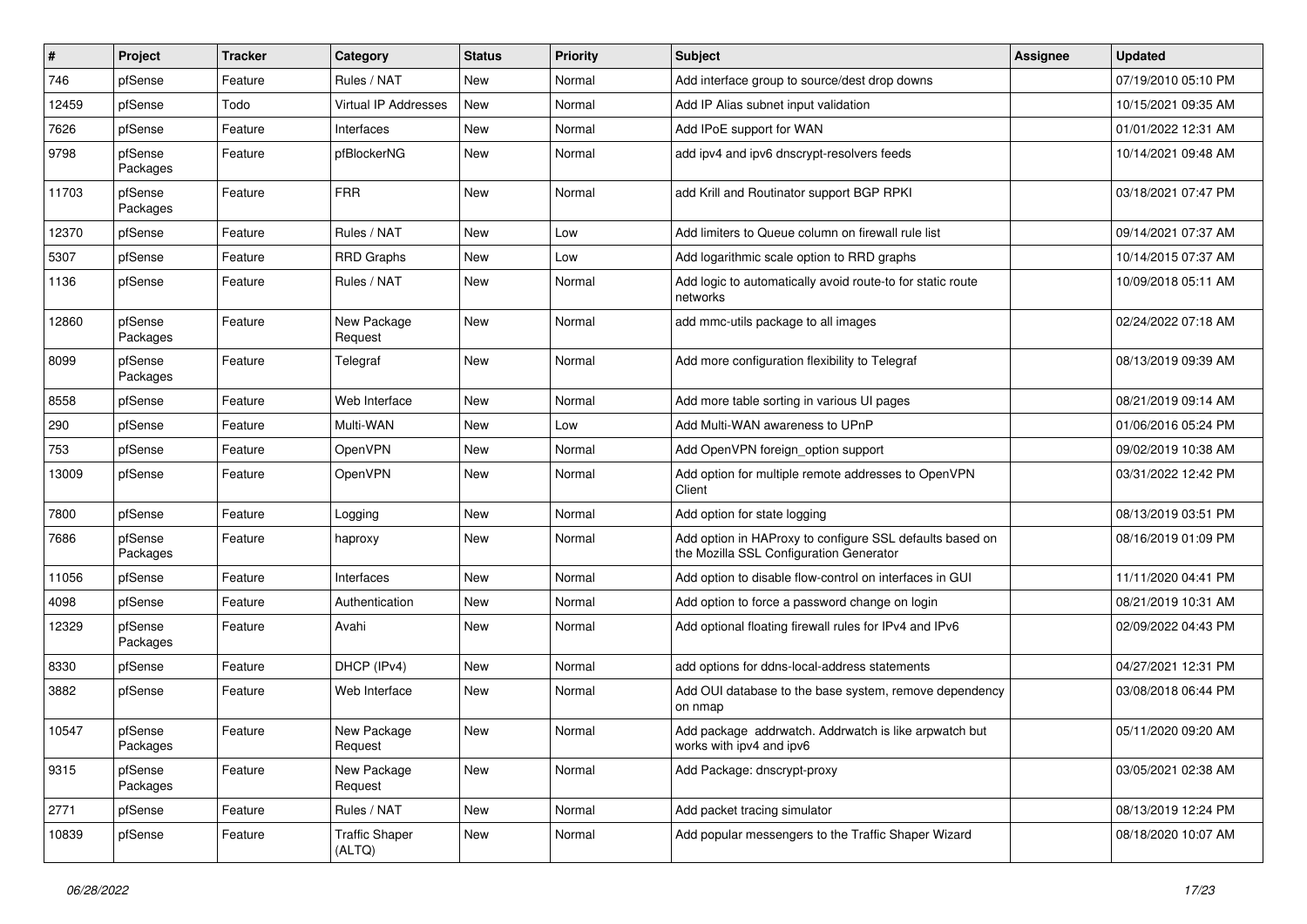| $\sharp$ | <b>Project</b>      | <b>Tracker</b> | Category                    | <b>Status</b> | <b>Priority</b> | <b>Subject</b>                                                                               | Assignee            | <b>Updated</b>      |
|----------|---------------------|----------------|-----------------------------|---------------|-----------------|----------------------------------------------------------------------------------------------|---------------------|---------------------|
| 5360     | pfSense             | Feature        | UPnP/NAT-PMP                | New           | Normal          | Add possibility to configure independent "UPnP &<br>NAT-PMP" instances                       |                     | 10/31/2015 04:25 AM |
| 8216     | pfSense<br>Packages | Feature        | Telegraf                    | New           | Normal          | Add prometheus output for telegraf                                                           |                     | 09/09/2020 05:33 AM |
| 6804     | pfSense             | Feature        | <b>Diagnostics</b>          | New           | Very Low        | Add row counter into Diagnostics -> Edit File                                                |                     | 08/20/2019 03:44 PM |
| 9060     | pfSense             | Feature        | Logging                     | New           | Normal          | add rule name filtering field for firewall log viewer                                        |                     | 08/14/2019 12:38 PM |
| 4997     | pfSense             | Feature        | Rules / NAT                 | New           | Normal          | Add setting option to choose default log action for new<br>firewall rules                    |                     | 08/20/2019 03:29 PM |
| 9044     | pfSense<br>Packages | Feature        | New Package<br>Request      | New           | Normal          | <b>Add SoftEther</b>                                                                         |                     | 11/02/2019 10:51 AM |
| 1979     | pfSense             | Feature        | Aliases / Tables            | New           | Normal          | Add some default read-only system aliases                                                    | Jim Pingle          | 08/21/2019 11:01 AM |
| 9222     | pfSense             | Feature        | Authentication              | New           | Normal          | Add sshguard log when release an IP                                                          |                     | 08/14/2019 01:00 PM |
| 13058    | pfSense             | Todo           | Rules / NAT                 | New           | Normal          | Add static routes and directly connected networks back to<br>policy route negation rules     |                     | 04/13/2022 08:05 AM |
| 5525     | pfSense             | Feature        | OpenVPN                     | New           | Normal          | Add static routes for OpenVPN client remote peer<br>addresses when using non-default WANs    |                     | 11/25/2015 08:44 AM |
| 11997    | pfSense<br>Packages | Bug            | <b>IPsec Profile Wizard</b> | New           | Normal          | Add Support for Android Strongswan Profiles in the Profile<br>Wizard                         | Jim Pingle          | 07/10/2021 07:51 PM |
| 13296    | pfSense             | Feature        | DHCP (IPv6)                 | New           | Normal          | Add support for DHCP6 OPTION_PD_EXCLUDE (RFC<br>6603)                                        |                     | 06/24/2022 10:10 PM |
| 12286    | pfSense<br>Packages | Bug            | FreeRADIUS                  | New           | Normal          | Add support for ntlm_auth in LDAP                                                            |                     | 08/20/2021 08:27 AM |
| 13260    | pfSense             | Feature        | Authentication              | New           | Normal          | Add support for OpenVPN static-challenge                                                     |                     | 06/09/2022 02:04 PM |
| 10600    | pfSense<br>Packages | Feature        | pfBlockerNG                 | New           | Normal          | Add support for pfBlockerNG "Action list" feature                                            |                     | 08/10/2020 02:39 AM |
| 12281    | pfSense<br>Packages | Feature        | Nut                         | New           | Normal          | Add support for Telegram/Pushover notifications                                              | <b>Viktor Gurov</b> | 01/24/2022 07:25 AM |
| 11931    | pfSense<br>Packages | Feature        | <b>ACME</b>                 | New           | Normal          | Add support for validating a domain's ownership via Google<br>Cloud Cloud DNS                |                     | 02/15/2022 03:18 AM |
| 9238     | pfSense<br>Packages | Feature        | New Package<br>Request      | New           | Normal          | Add support for Zerotier                                                                     |                     | 05/17/2021 01:58 PM |
| 12139    | pfSense             | Feature        | <b>DNS Forwarder</b>        | <b>New</b>    | Normal          | Add support in for specifying a DNSMASQ configuration file                                   |                     | 07/16/2021 09:45 PM |
| 10223    | pfSense             | Feature        | Interfaces                  | New           | Normal          | Add the ability to create additional loopback interfaces                                     |                     | 12/15/2020 04:35 PM |
| 12521    | pfSense             | Feature        | <b>Operating System</b>     | New           | Very Low        | Add the BBR2, QUIC, RACK Congestion Control (CC)<br>protocols                                |                     | 11/15/2021 07:40 AM |
| 7922     | pfSense             | Feature        | Rules / NAT                 | New           | Normal          | Add the option to select the ISP IPv6 Delegated Prefix as a<br>destination in firewall rules |                     | 10/10/2017 06:36 PM |
| 12676    | pfSense             | Feature        | Rules / NAT                 | New           | Normal          | Add the Tagged option on the Port Forward rules edit page                                    |                     | 01/11/2022 05:52 AM |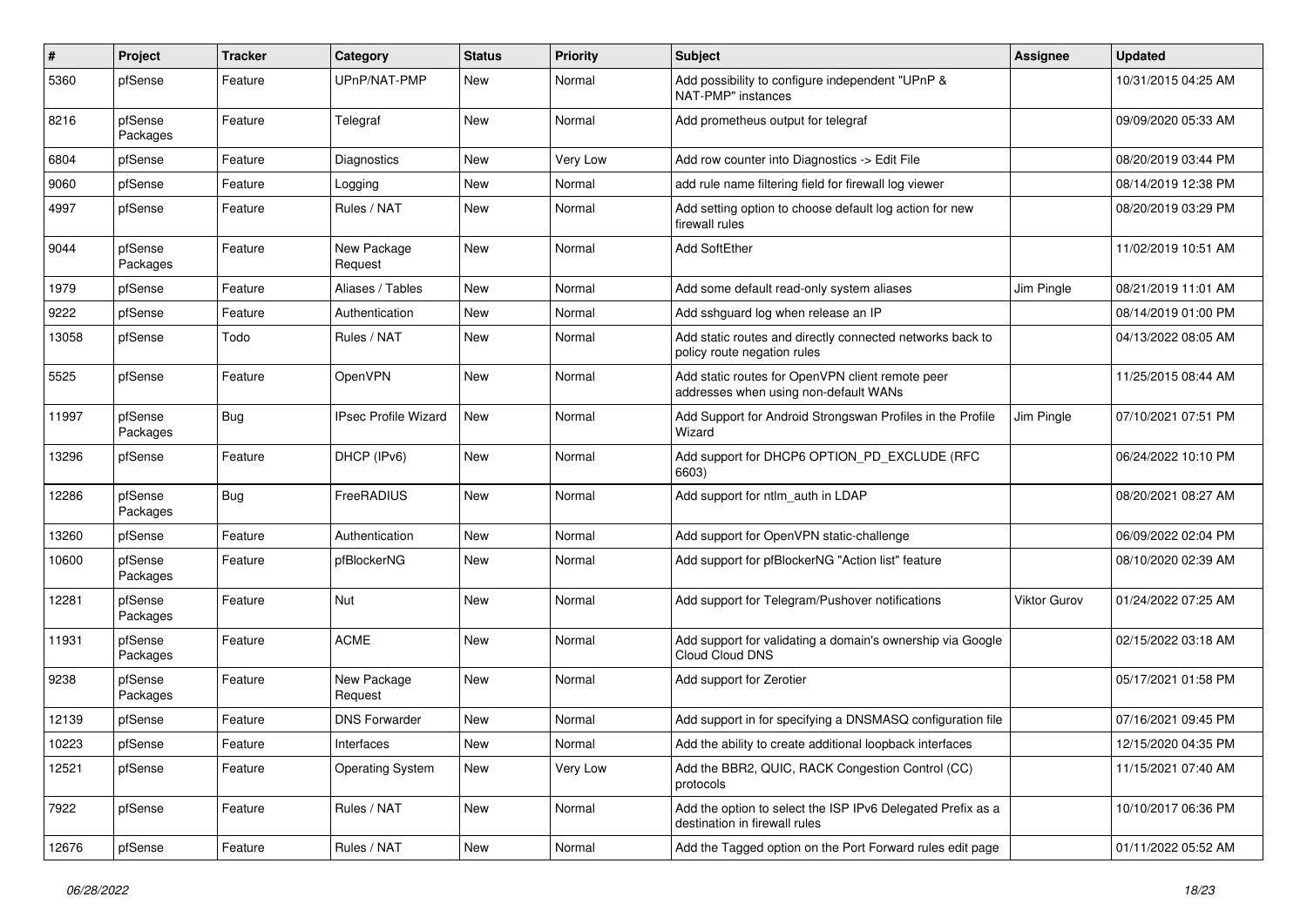| $\vert$ # | Project             | <b>Tracker</b> | Category                        | <b>Status</b> | <b>Priority</b> | Subject                                                                                                          | Assignee | <b>Updated</b>      |
|-----------|---------------------|----------------|---------------------------------|---------------|-----------------|------------------------------------------------------------------------------------------------------------------|----------|---------------------|
| 4374      | pfSense             | Feature        | <b>Notifications</b>            | New           | Low             | Add timestamps to notification e-mails                                                                           |          | 02/05/2015 12:43 AM |
| 10514     | pfSense             | Feature        | Web Interface                   | New           | Normal          | Add to every page an unparsed Notes field for<br>administrative reference                                        |          | 04/30/2020 06:32 PM |
| 9800      | pfSense             | Feature        | Hardware / Drivers              | New           | Normal          | Add toggle for net.isr.dispatch=deferred in GUI                                                                  |          | 09/29/2019 06:18 AM |
| 7181      | pfSense             | Feature        | Rules / NAT                     | New           | Low             | Add Top and Add Bottom on Seperator                                                                              |          | 08/21/2019 08:55 AM |
| 9591      | pfSense             | Feature        | Rules / NAT                     | New           | Normal          | Add under firewall rules a search box                                                                            |          | 08/14/2019 02:39 PM |
| 12457     | pfSense Docs        | Todo           | Packages                        | New           | Very Low        | Add UPS Configuration Recipes for apcupsd and nut UPS<br>Packages with Common Brand Units                        |          | 10/18/2021 08:37 AM |
| 7852      | pfSense             | Feature        | <b>DNS Resolver</b>             | New           | Normal          | Add views support to Unbound GUI                                                                                 |          | 09/11/2017 12:26 PM |
| 8161      | pfSense<br>Packages | Feature        | FreeRADIUS                      | New           | Very Low        | Add virtual server support to FreeRadius                                                                         |          | 12/05/2017 01:57 PM |
| 12905     | pfSense             | Bug            | Web Interface                   | New           | Normal          | Add VLAN Re-assignment to Import Interface Mismatch<br>Wizard                                                    |          | 03/07/2022 08:05 AM |
| 11732     | pfSense Plus        | Feature        | Hardware / Drivers              | New           | Normal          | Add VXLAN Support to pfSense Plus                                                                                |          | 03/15/2022 02:35 AM |
| 11280     | pfSense             | Todo           | WireGuard                       | New           | Normal          | Add WireGuard to ALTQ list                                                                                       |          | 04/27/2021 12:32 PM |
| 12859     | pfSense<br>Packages | Feature        | Zabbix                          | New           | Normal          | Add Zabbix 6.0 LTS (agent and proxy) packages                                                                    |          | 02/23/2022 07:11 AM |
| 10265     | pfSense<br>Packages | <b>Bug</b>     | Notes                           | New           | Very Low        | Adding a Note with malformed title will force system restore                                                     |          | 02/27/2020 10:12 AM |
| 11410     | pfSense<br>Packages | Feature        | New Package<br>Request          | New           | Normal          | adding bpytop (former Bashtop)                                                                                   |          | 07/26/2021 12:33 PM |
| 12658     | pfSense<br>Packages | Feature        | darkstat                        | New           | Normal          | Adding prometheus metrics to darkstat                                                                            |          | 05/27/2022 09:44 PM |
| 4899      | pfSense             | Feature        | DHCP (IPv4)                     | New           | Normal          | Additional BOOTP/DHCP Options should allow a force<br>option                                                     |          | 01/02/2018 02:24 PM |
| 790       | pfSense             | Feature        | <b>Operating System</b>         | New           | Normal          | Advanced options for dnsclient (resolv.conf)                                                                     |          | 04/21/2022 12:39 PM |
| 13074     | pfSense Plus        | Bug            | Cryptographic<br><b>Modules</b> | New           | Normal          | AES-GCM with SafeXcel on Netgate 2100 causes MBUF<br>overload                                                    |          | 06/12/2022 11:14 AM |
| 9654      | pfSense             | Bug            | <b>DNS Resolver</b>             | New           | Normal          | After reboot, the DNS resolver must be restarted before it<br>will advertise the ipv6 DNS address of the router. |          | 11/20/2020 03:12 AM |
| 11493     | pfSense<br>Packages | <b>Bug</b>     | Zabbix                          | New           | Very Low        | After upgrade zabbix proxy wont start                                                                            |          | 02/21/2021 05:31 AM |
| 12708     | pfSense             | Bug            | Aliases / Tables                | New           | Normal          | alias with non resolving DNS entry breaks underlying pf<br>table                                                 |          | 02/20/2022 06:13 PM |
| 4195      | pfSense             | Feature        | Aliases / Tables                | New           | Low             | Aliases: sections                                                                                                |          | 08/21/2019 11:01 AM |
| 6457      | pfSense             | Feature        | Installer                       | New           | Normal          | Allow ability to configure AWS EC2 AMI via userdata                                                              |          | 09/21/2020 02:54 PM |
| 946       | pfSense             | Feature        | <b>IPsec</b>                    | New           | Normal          | Allow aliases to be used to define IPsec phase 2 networks                                                        |          | 04/21/2022 12:39 PM |
| 4989      | pfSense             | Feature        | <b>IPsec</b>                    | New           | Normal          | Allow all valid strongswan remote gateway options in gui                                                         |          | 08/20/2015 02:57 PM |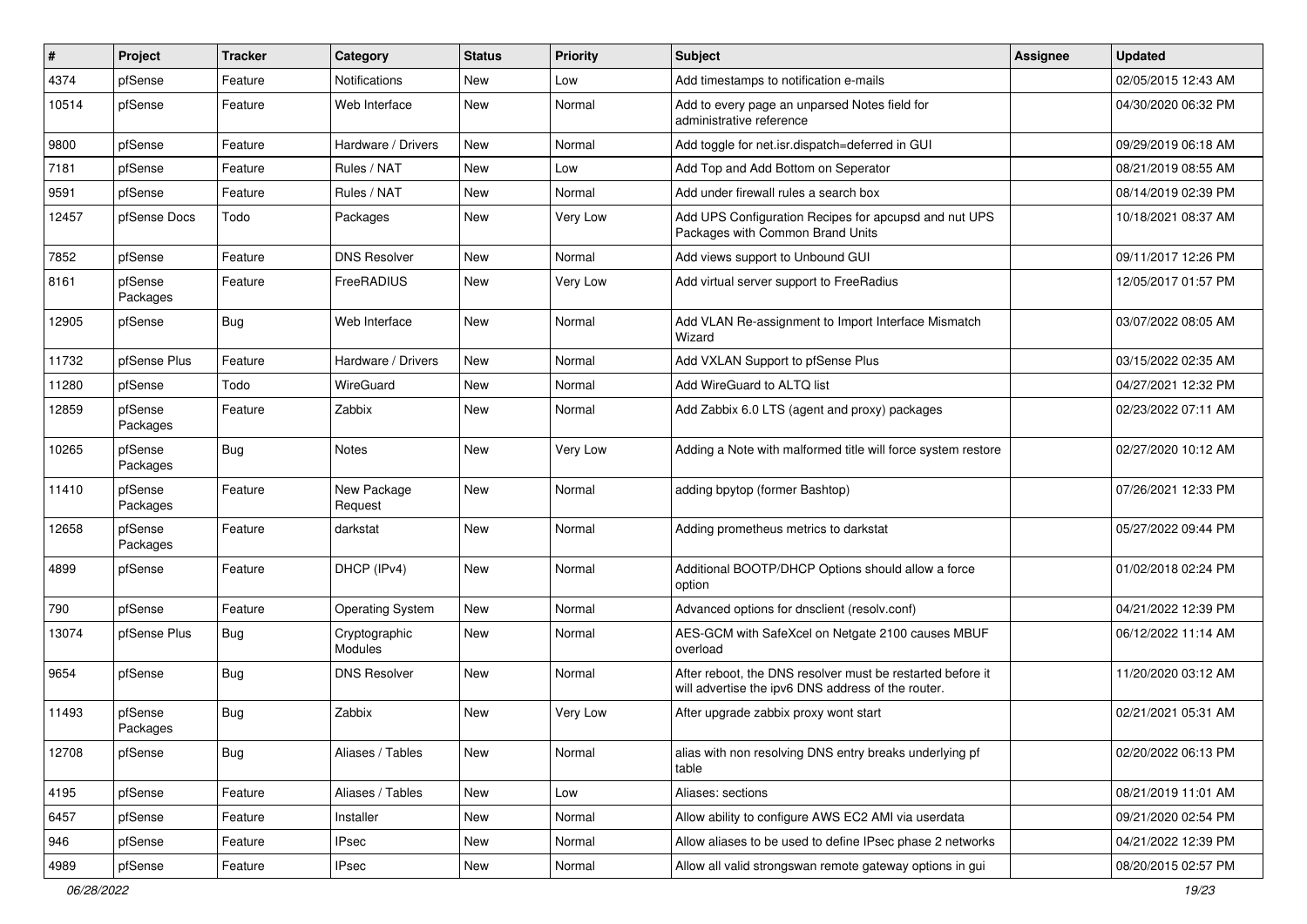| #     | Project             | <b>Tracker</b> | Category              | <b>Status</b> | <b>Priority</b> | <b>Subject</b>                                                                       | Assignee      | <b>Updated</b>      |
|-------|---------------------|----------------|-----------------------|---------------|-----------------|--------------------------------------------------------------------------------------|---------------|---------------------|
| 3862  | pfSense             | Feature        | <b>IGMP Proxy</b>     | New           | Normal          | Allow configuration of IGMP proxy's 'quickleave' parameter<br>from the web interface |               | 04/05/2016 03:24 AM |
| 3552  | pfSense             | Feature        | <b>PPP</b> Interfaces | New           | Normal          | Allow configuring link keep-alive value in PPP                                       |               | 05/14/2014 10:26 AM |
| 12736 | pfSense<br>Packages | Feature        | pfBlockerNG           | New           | Low             | Allow custom cron intervals                                                          |               | 01/30/2022 08:55 PM |
| 12600 | pfSense             | Feature        | Aliases / Tables      | New           | Normal          | allow custom mask for a network alias created from a<br><b>FQDN</b>                  |               | 12/15/2021 10:50 AM |
| 6776  | pfSense             | Feature        | Rules / NAT           | New           | Normal          | Allow disabling of "filter rule association" by default                              |               | 08/17/2021 10:56 AM |
| 9063  | pfSense             | Feature        | <b>Dynamic DNS</b>    | New           | Normal          | Allow dynamic DNS client entry to specify which Check IP<br>service to use           |               | 10/24/2018 11:53 AM |
| 3623  | pfSense             | Feature        | Package System        | New           | Normal          | Allow each package to choose if it is restarted on interface<br>events               |               | 04/26/2014 01:00 PM |
| 5825  | pfSense             | Feature        | Authentication        | New           | Normal          | Allow EAP-RADIUS for authentication servers                                          |               | 08/21/2019 10:32 AM |
| 4501  | pfSense             | Feature        | <b>Notifications</b>  | New           | Normal          | Allow email report to send multiple destination                                      |               | 02/06/2016 04:07 AM |
| 7691  | pfSense<br>Packages | Feature        | Squid                 | New           | Normal          | Allow for custom icap services for squid                                             |               | 08/24/2017 03:16 AM |
| 5629  | pfSense             | Bug            | <b>IPsec</b>          | New           | Normal          | Allow for IPsec configuration using certs without a CA                               |               | 12/31/2021 05:21 PM |
| 4165  | pfSense             | Feature        | Rules / NAT           | New           | Low             | Allow for security zones when defining interfaces and<br>firewall rules.             |               | 02/06/2016 04:35 AM |
| 8769  | pfSense<br>Packages | Feature        | FreeRADIUS            | New           | Normal          | Allow FreeRADIUS users to change their own Passwords<br>and Pins                     |               | 10/11/2018 11:34 AM |
| 6796  | pfSense             | Feature        | Interfaces            | New           | Normal          | Allow hostnames as GRE and GIF endpoints                                             |               | 08/13/2019 02:35 PM |
| 7971  | pfSense             | Feature        | <b>Captive Portal</b> | New           | Normal          | Allow import, export and synchronization of MACs under<br>Captive Portal service     |               | 10/19/2017 04:56 AM |
| 2693  | pfSense             | Feature        | Console Menu          | New           | Normal          | Allow mapping mapping non-physical interfaces via console                            | Mathieu Simon | 11/27/2012 03:00 PM |
| 1268  | pfSense             | Feature        | Certificates          | New           | Normal          | Allow mass renewing of certs                                                         |               | 11/01/2019 03:17 PM |
| 6956  | pfSense             | Feature        | <b>Captive Portal</b> | New           | Normal          | Allow more control over concurrent logins                                            |               | 11/23/2016 12:01 PM |
| 371   | pfSense             | Feature        | Rules / NAT           | New           | Normal          | Allow moving of bogon and RFC 1918 rules                                             |               | 02/06/2016 04:53 AM |
| 10890 | pfSense             | Feature        | Interfaces            | New           | Normal          | Allow multiple assigned interfaces to track status of a single<br>switch port        |               | 09/14/2020 07:20 AM |
| 11438 | pfSense             | Feature        | Hardware / Drivers    | New           | Low             | Allow multiple cryptographic accelerator modules to be<br>loaded at the same time    |               | 02/18/2021 12:40 PM |
| 6604  | pfSense             | Feature        | <b>NTPD</b>           | New           | Normal          | Allow NTP server list to be overridden by DHCP/PPP                                   |               | 08/13/2019 01:39 PM |
| 10841 | pfSense<br>Packages | Feature        | pfBlockerNG           | New           | Normal          | Allow per Source/VLAN/Network individual black&whitelists                            |               | 10/18/2020 07:42 AM |
| 7078  | pfSense             | Feature        | OpenVPN               | New           | Low             | Allow reordering of client specific overrides in OpenVPN                             |               | 11/21/2019 02:48 PM |
| 8458  | pfSense             | Feature        | Dashboard             | New           | Low             | Allow reordering of interface widget                                                 |               | 08/14/2019 10:52 AM |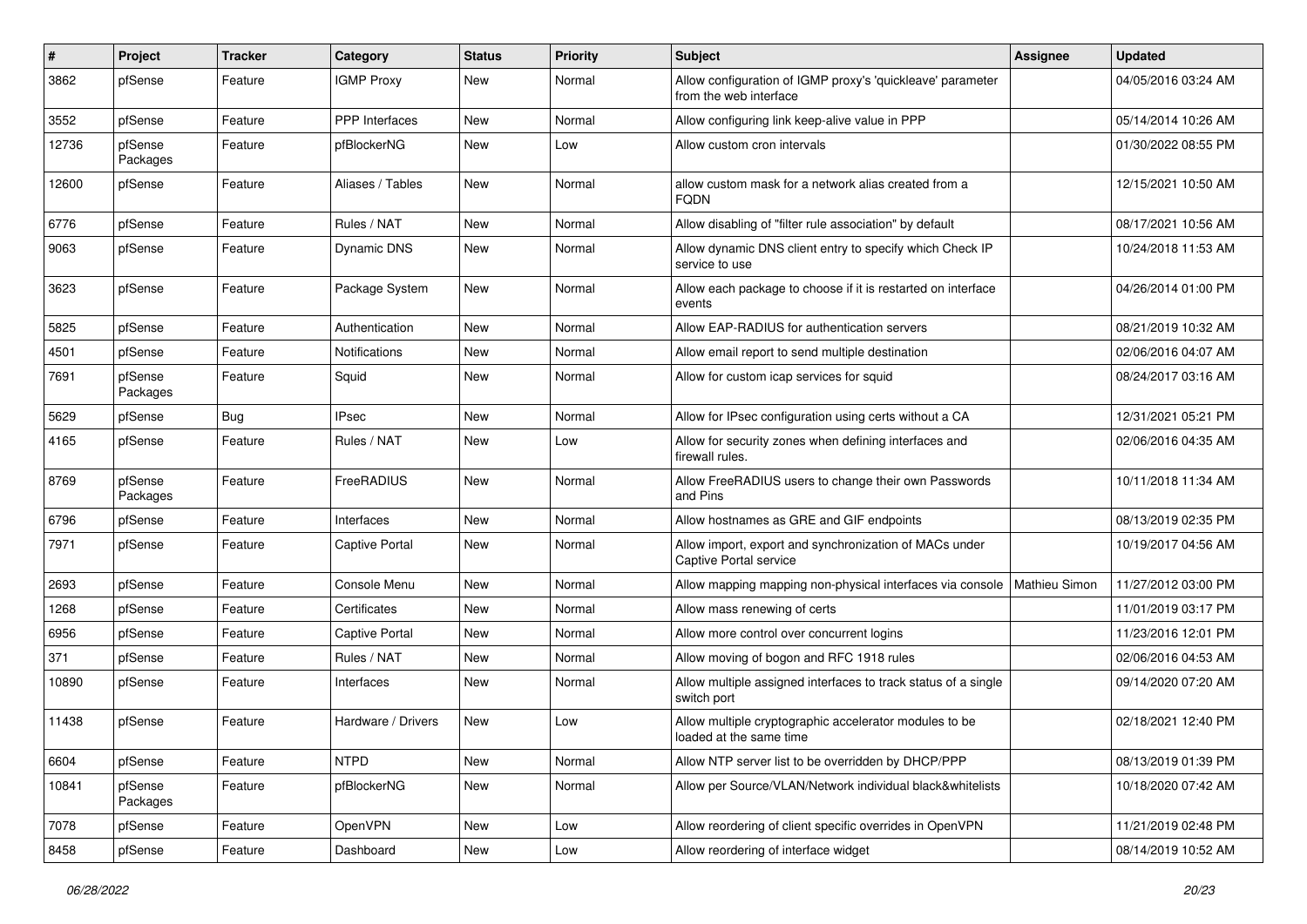| #     | Project             | <b>Tracker</b> | Category                        | <b>Status</b> | Priority | <b>Subject</b>                                                                                          | Assignee             | <b>Updated</b>      |
|-------|---------------------|----------------|---------------------------------|---------------|----------|---------------------------------------------------------------------------------------------------------|----------------------|---------------------|
| 2479  | pfSense             | Feature        | Dashboard                       | New           | Normal   | Allow reordering of the traffic graphs on the dashboard                                                 |                      | 06/08/2012 04:13 PM |
| 1935  | pfSense             | Feature        | Rules / NAT                     | New           | Normal   | Allow rule with max-src-conn-* options to make conditional<br>use of "overload <virusprot>"</virusprot> |                      | 10/07/2011 09:31 AM |
| 8178  | pfSense             | Feature        | Package System                  | <b>New</b>    | Normal   | Allow setting attributes for form elements in package XML                                               |                      | 12/09/2017 07:48 PM |
| 12077 | pfSense             | Feature        | Gateways                        | New           | Normal   | Allow stick-connections per gateway group                                                               |                      | 06/24/2021 08:45 AM |
| 10653 | pfSense<br>Packages | Feature        | <b>FRR</b>                      | New           | Normal   | Allow to download frr status                                                                            | Jim Pingle           | 06/11/2020 01:21 AM |
| 10468 | pfSense             | Feature        | Web Interface                   | New           | Normal   | Allow to download log files from WebGUI                                                                 |                      | 04/17/2020 06:17 AM |
| 10258 | pfSense             | Feature        | Certificates                    | New           | Very Low | allow to sign CA                                                                                        |                      | 02/20/2020 04:20 AM |
| 10377 | pfSense<br>Packages | Feature        | FreeRADIUS                      | New           | Very Low | Allow usage of TOTP (Google-Authenticator) without PIN                                                  |                      | 03/30/2020 11:43 AM |
| 12473 | pfSense             | Feature        | <b>IPsec</b>                    | New           | Normal   | Allow user adjustment of IPsec Keep Alive periodic checks                                               |                      | 12/22/2021 05:59 AM |
| 10843 | pfSense             | Feature        | Authentication                  | <b>New</b>    | Normal   | Allow user manager settings to specify multiple<br>authentication servers                               |                      | 01/13/2022 07:22 AM |
| 7216  | pfSense             | Feature        | Web Interface                   | <b>New</b>    | Normal   | Allow user to choose date display format                                                                | <b>Phillip Davis</b> | 02/02/2018 04:20 PM |
| 8483  | pfSense             | Feature        | <b>Traffic Shaper</b><br>(ALTQ) | New           | Normal   | Allow user to choose order of Queues status                                                             |                      | 08/21/2019 09:12 AM |
| 7902  | pfSense<br>Packages | Feature        | OpenVPN Client<br>Export        | <b>New</b>    | Low      | allow vpn client export of other to be a blank field                                                    |                      | 08/19/2019 03:33 PM |
| 11757 | pfSense             | Feature        | <b>XMLRPC</b>                   | New           | Normal   | Allow XMLRPC sync to bypass default auth server in favor<br>of local database                           |                      | 03/30/2021 03:18 PM |
| 12903 | pfSense             | Feature        | <b>Notifications</b>            | New           | Normal   | alternative authentication methods for email notifications?                                             |                      | 03/07/2022 07:52 AM |
| 10765 | pfSense             | <b>Bug</b>     | Authentication                  | <b>New</b>    | Normal   | Ampersands in Idap_extended_query are escaped twice                                                     |                      | 09/02/2020 07:55 AM |
| 10845 | pfSense<br>Packages | <b>Bug</b>     | apcupsd                         | New           | Normal   | apcupsd doesn't stop when not enabled                                                                   |                      | 08/24/2020 10:16 AM |
| 9310  | pfSense Docs        | Correction     | Products                        | New           | Normal   | Appliances with internal switch need the MAC Address<br>section of their Getting Started guides updated | Jim Pingle           | 09/23/2020 10:24 AM |
| 8454  | pfSense<br>Packages | Bug            | arpwatch                        | New           | Very Low | Arpwatch package break email notifications from other<br>sources                                        |                      | 06/23/2022 07:49 PM |
| 9676  | pfSense<br>Packages | <b>Bug</b>     | pfBlockerNG                     | New           | Normal   | AS lookup fails                                                                                         |                      | 12/26/2019 12:17 AM |
| 12632 | pfSense             | Bug            | Gateways                        | New           | High     | Assigning a /30 WAN IP address at the console does not<br>save the gateway correctly                    |                      | 05/17/2022 02:28 PM |
| 13289 | pfSense             | <b>Bug</b>     | Backup / Restore                | New           | Low      | Attempting to restore a 0 byte "config.xml" prints an error<br>that the file cannot be read             |                      | 06/20/2022 10:46 AM |
| 7757  | pfSense             | <b>Bug</b>     | Backup / Restore                | New           | Normal   | Auto Config Backup fails to upload unless Default Gateway<br>is up                                      |                      | 08/16/2019 12:47 PM |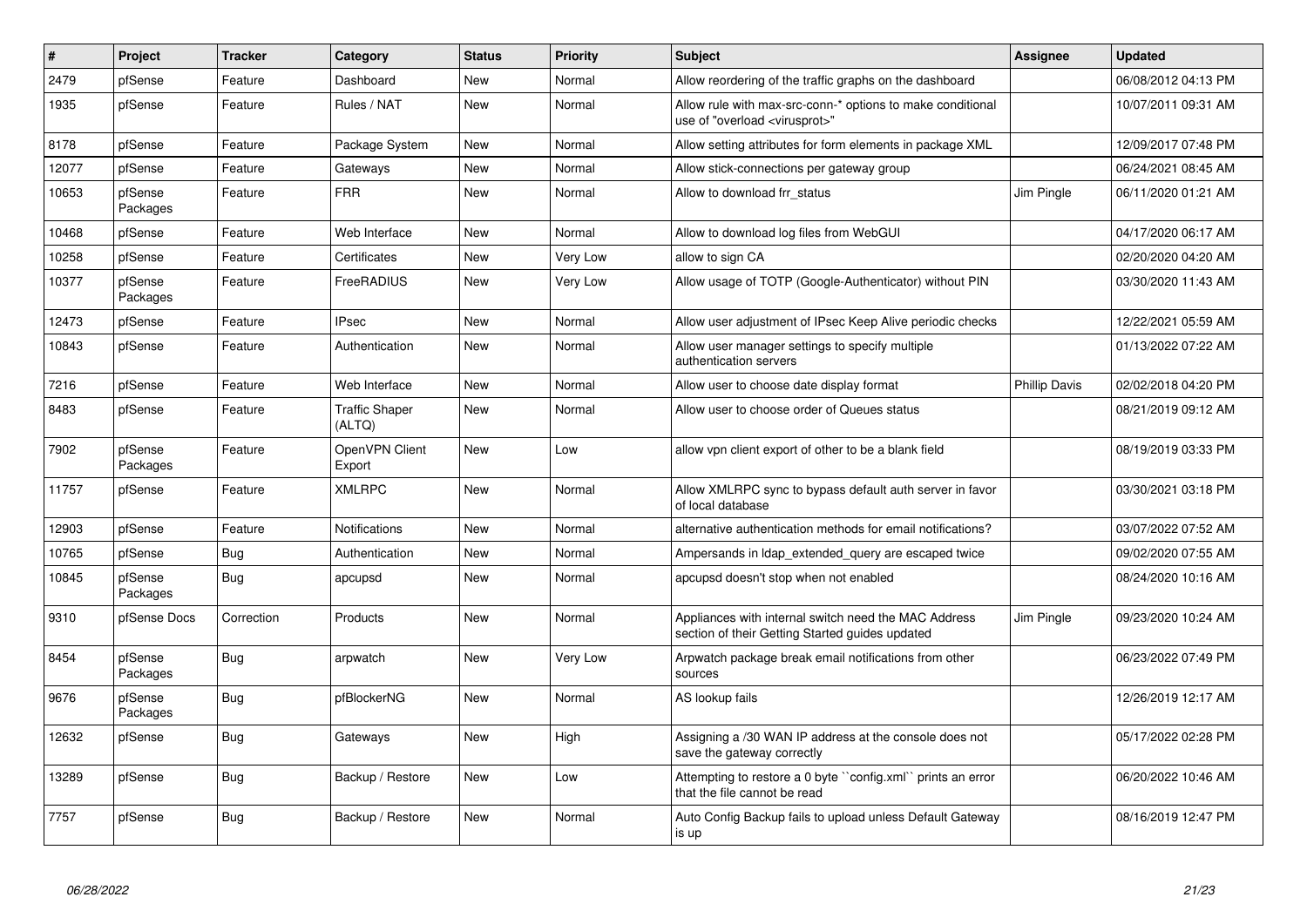| $\vert$ # | Project             | <b>Tracker</b> | Category                | <b>Status</b> | Priority | <b>Subject</b>                                                                              | Assignee | <b>Updated</b>      |
|-----------|---------------------|----------------|-------------------------|---------------|----------|---------------------------------------------------------------------------------------------|----------|---------------------|
| 12553     | pfSense             | Feature        | Backup / Restore        | New           | Normal   | Auto Config Backup: Allow selecting multiple backups for<br>deletion                        |          | 02/22/2022 04:27 AM |
| 11572     | pfSense<br>Packages | <b>Bug</b>     | pfBlockerNG             | New           | High     | Auto created firewall rules have IPv4 as protocol only - even<br>for IPv6 lists.            |          | 06/25/2022 10:59 AM |
| 7602      | pfSense             | Feature        | <b>Operating System</b> | New           | Normal   | Auto-Create bootable USB for recovery                                                       |          | 08/13/2019 09:50 AM |
| 7688      | pfSense             | Feature        | Backup / Restore        | New           | Low      | AutoConfigBackup - Info Icon - username only                                                |          | 10/22/2017 10:46 AM |
| 9775      | pfSense             | Feature        | Backup / Restore        | New           | Normal   | AutoConfigBackup - Rolling per day/hour cap on changes,<br>retention policy                 |          | 09/20/2019 09:19 AM |
| 4681      | pfSense             | Feature        | Backup / Restore        | New           | Normal   | AutoConfigBackup make a way to easily download a saved<br>backup                            |          | 08/16/2019 12:46 PM |
| 3053      | pfSense             | Feature        | <b>Captive Portal</b>   | New           | Normal   | Automatically add DHCP static addresses to CP<br>passthru-mac                               |          | 06/21/2013 11:54 AM |
| 2443      | pfSense             | Feature        | <b>PPP</b> Interfaces   | New           | Normal   | Automatically start 3G usb interfaces upon plugin                                           |          | 05/20/2012 05:37 PM |
| 11588     | pfSense             | Feature        | WireGuard               | New           | Low      | Automatically suggest next IP address in Wireguard<br>interface subnet when creating a peer |          | 12/22/2021 03:35 AM |
| 5735      | pfSense             | Feature        | Aliases / Tables        | <b>New</b>    | Very Low | Automaticaly add DHCP leases to alias list or make it<br>readable in selected fields        |          | 08/21/2019 11:01 AM |
| 6390      | pfSense             | Todo           | Dashboard               | <b>New</b>    | Low      | Autoscale from Traffic Graph not correct size (big graphs)                                  |          | 05/23/2016 01:38 PM |
| 9495      | pfSense<br>Packages | <b>Bug</b>     | <b>AWS VPC</b>          | New           | Normal   | AWS VPC VPN wizard produces incorrect config (SHA256)<br>should be SHA1)                    |          | 08/19/2019 02:45 PM |
| 9497      | pfSense<br>Packages | <b>Bug</b>     | <b>AWS VPC</b>          | New           | Normal   | AWS VPN Wizard: WebGUI times out.                                                           |          | 11/13/2019 10:07 AM |
| 10000     | pfSense             | <b>Bug</b>     | <b>Dynamic DNS</b>      | New           | Normal   | Azure Dynamic DNS A and AAAA Records for Apex Zone                                          |          | 03/31/2020 09:03 AM |
| 13187     | pfSense             | Documentation  | Upgrade                 | <b>New</b>    | Normal   | Azure Frequently asked questions                                                            |          | 05/20/2022 06:52 AM |
| 6608      | pfSense             | Feature        | Backup / Restore        | New           | Low      | backup and restore dhcp                                                                     |          | 07/13/2016 04:09 PM |
| 11110     | pfSense             | <b>Bug</b>     | Backup / Restore        | <b>New</b>    | Normal   | Backup file should be checked before restoring a specific<br>area                           |          | 12/05/2020 02:50 PM |
| 286       | pfSense             | Feature        | Backup / Restore        | <b>New</b>    | Normal   | Backup/restore users individually                                                           |          | 01/09/2021 03:48 PM |
| 12504     | pfSense             | <b>Bug</b>     | Interfaces              | New           | Normal   | BCM57412 NetXtreme-E 10Gb RDMA Ethernet controller<br>issue                                 |          | 11/05/2021 04:51 AM |
| 13256     | pfSense             | Feature        | DHCP (IPv4)             | New           | Normal   | Better handling of duplicate IPs in static DHCP assignments                                 |          | 06/11/2022 04:51 PM |
| 11563     | pfSense<br>Packages | Bug            | <b>BIND</b>             | <b>New</b>    | High     | BIND GUI writes TXT records > 255 characters                                                |          | 02/27/2021 07:11 AM |
| 11634     | pfSense<br>Packages | Regression     | <b>BIND</b>             | <b>New</b>    | Normal   | bind hangs when pfsense is reconnecting as an openvpn<br>client to a TUN openvpn server     |          | 03/14/2021 07:23 AM |
| 8197      | pfSense<br>Packages | Bug            | <b>BIND</b>             | New           | Normal   | BIND UI fails to properly update zone with inline DNSSEC<br>signing enabled                 |          | 02/18/2019 05:23 PM |